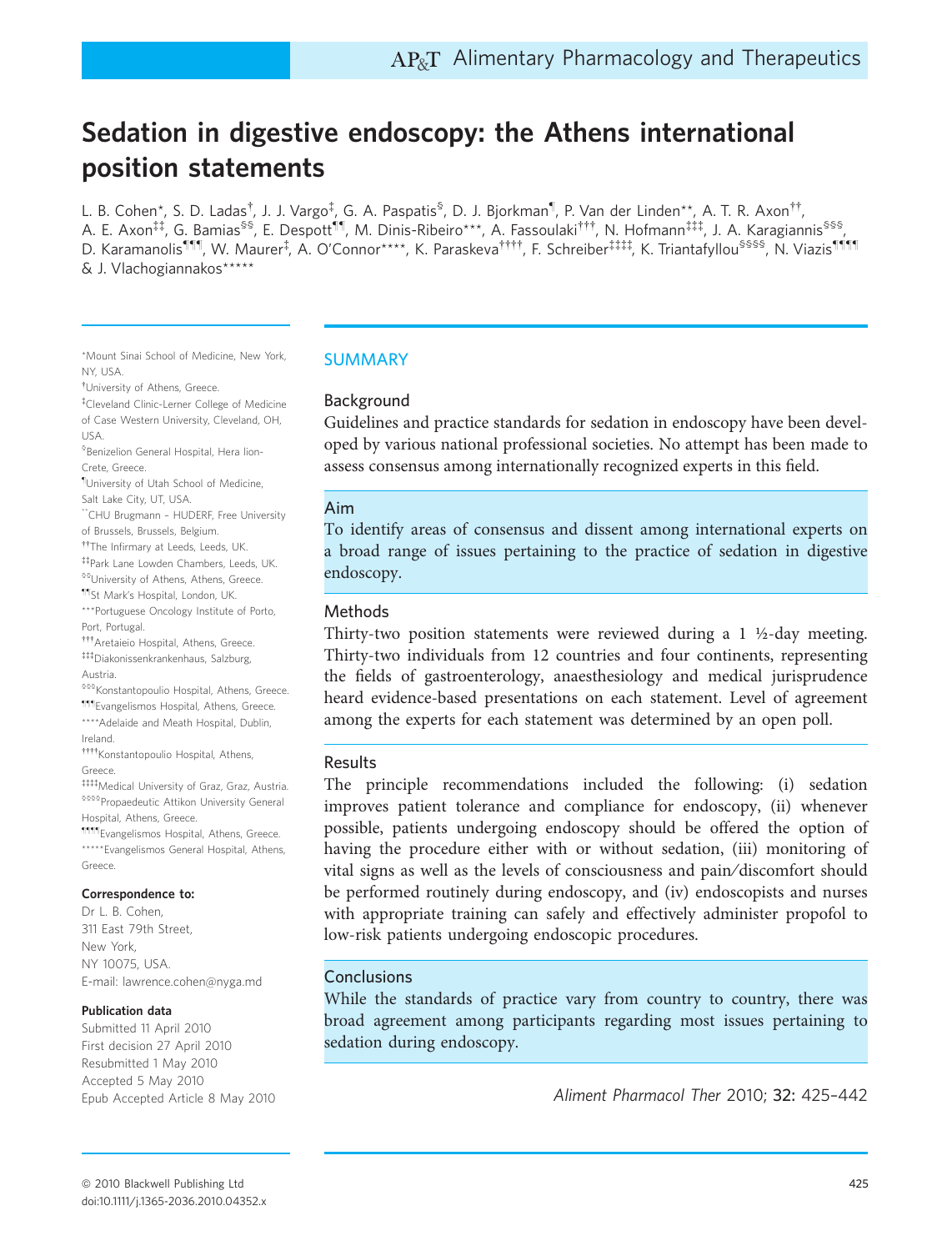## **INTRODUCTION**

Sedation and analgesia comprise an important element of many endoscopic examinations, improving the quality of examination and contributing to the willingness of patients to undergo gastrointestinal procedures. Worldwide, patient attitudes and expectations are changing the way that endoscopists view sedation practice. Intravenous combinations of a sedative and analgesic have been used in many parts of the world for years, and have generally been administered by an endoscopist or nurse assistant. Recently, concerns have been expressed that sedative use may itself cause complications and (rarely) death. This issue has become more controversial with the introduction of propofol, a short-acting hypnotic agent, which many endoscopists and patients find superior to traditional sedation, but which, in some jurisdictions, can be administered only by a licensed anaesthetist. This document is intended to provide a worldwide perspective on the practice of sedation during digestive endoscopy.

The content of this international position statement represents a synthesis of evidence-based scientific literature, expert opinion, panel commentary and consensus view. The statements are intended to assist clinicians in decision making in order to optimize the safety and effectiveness of sedation. The statements and accompanying discussion are not intended as standards, guidelines, or absolute requirements. The panel acknowledges that standards of endoscopy and sedation vary widely among countries, and that application of these practice recommendations will necessarily vary in extent within different countries and regions. All known national and international statements pertaining to sedation practice and digestive endoscopy were reviewed and consulted in the preparation of this publication.

The World Organization of Digestive Endoscopy (OMED), the Hellenic Society of Gastroenterology (HSG), and European Society of Gastrointestinal Endoscopy (ESGE) decided jointly to hold an international workshop in order to produce a position statement on the indications for sedation in endoscopy, safe administration, patient monitoring and training of personnel involved with its use.

The workshop took place in Athens on 18–19 September 2009. Funding for the meeting was provided by the three societies and the United European Gastroenterology Federation (UEGF), without direct sponsorship from the biomedical industry that did not take part either in the meeting itself or in the preparation of this report. The meeting was endorsed by the American Society for Gastrointestinal Endoscopy (ASGE).

## **METHODS**

#### Organization of meeting

A series of 32 position statements pertaining to sedation in digestive endoscopy were prepared by an eight-member panel that was selected by the meeting's organizers, Drs Anthony Axon and Spiros Ladas. The statements were organized into seven sections: Standards of Sedation; Basic Principles of Sedation; Assessment and Monitoring of the Patient; Avoiding and Managing Complications of Sedation; The Use of Propofol by Gastroenterologists; Training for Sedation in Gastrointestinal Endoscopy; and Future Directions in Sedation for Digestive Endoscopy. The international panel consisted of 32 individuals from 12 countries and four continents and included experts from the fields of gastroenterology, anaesthesiology and medical jurisprudence. A list of the panel participants is provided in the Appendix.

In preparation for this meeting, a section chairperson and three to five delegates were assigned to each section. For each statement, one individual within a section was assigned primary responsibility for performing a survey of the literature and the preparation of a document relevant to that statement. Additionally, six junior faculty members were selected to assist with literature review and the distribution of bibliography to the faculty.

The statements were presented and related discussions held during a 1 ½-day meeting in Athens on 18–19 September 2009. During the first day, each statement was presented to all attendees followed by a review of the evidence and personal opinion. Each statement was subsequently discussed amongst the group and modification to the statement made when agreed upon by a majority of the delegates. On the following day, the level of agreement for each statement was determined by an open poll. Delegates were requested to indicate their position for each statement by voting to 'agree', 'disagree' or 'abstain'.

### Preparation of document

Following completion of the meeting, a writing committee headed by Dr Lawrence B. Cohen was tasked with preparing a manuscript for publication. Each statement was assigned to one or more delegates who were requested to prepare a commentary that included supporting evidence, divergent views (when appropriate) and concluding comments. The statements and commentaries were subsequently reviewed and modified by the writing committee and then were distributed to the scientific committee members for their review and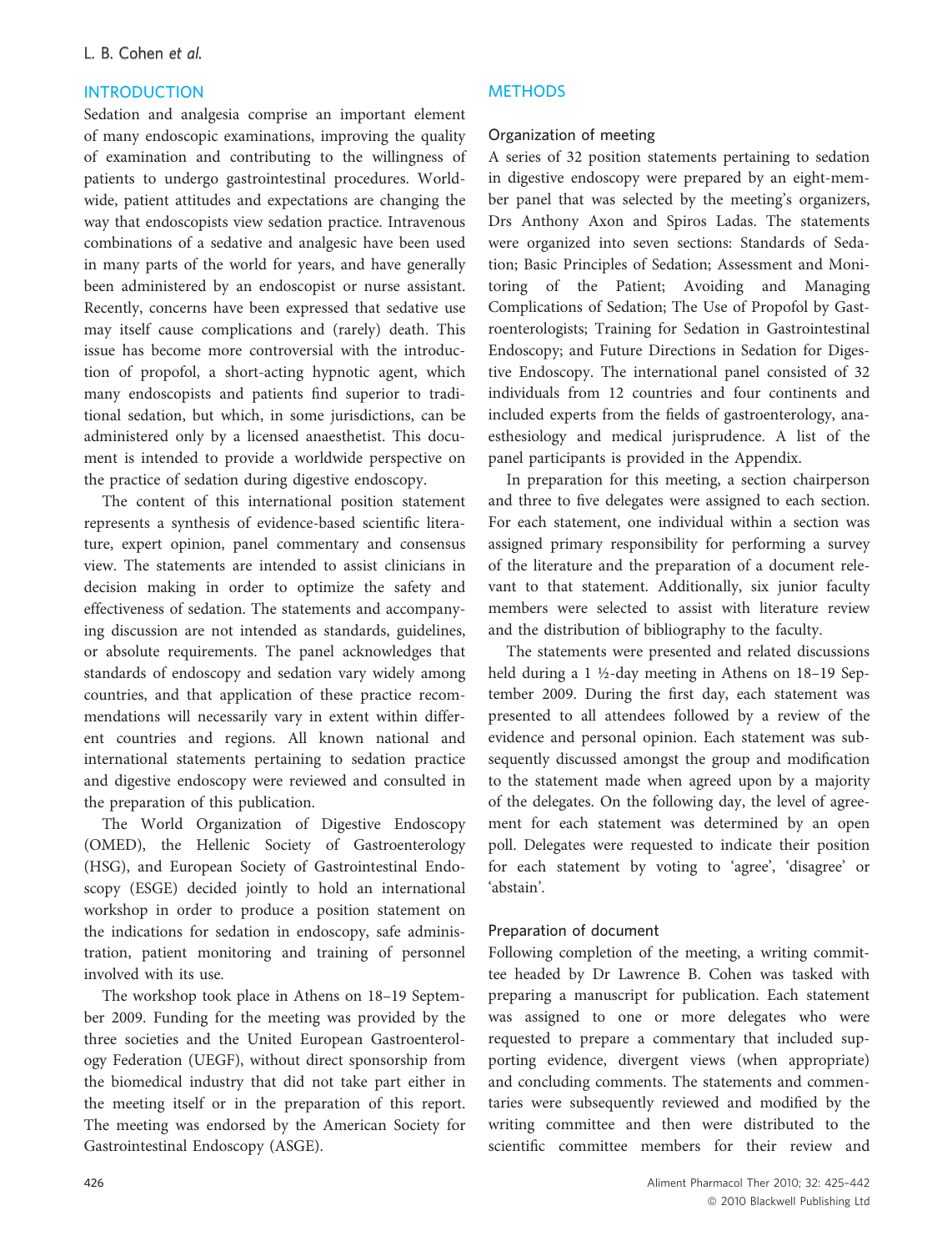comment. The final draft of the manuscript incorporating comments and suggestions was prepared and subsequently approved. The meaning of each statement can be understood only in the context of the accompanying commentary, and should not be read or presented otherwise.

### **Definitions**

The panel defined sedation as a drug-induced depression of a patient's level of consciousness. Sedation may be further qualified as minimal, moderate, deep or general anaesthesia. Throughout this manuscript, the term sedation is used interchangeably with phrase sedation and analgesia. The term monitored anaesthesia care (MAC) refers to instances in which an anaesthesia provider has been asked to administer drug(s) that is (are) intended to provide sedation, anxiolysis, amnesia, and/or analgesia to a patient undergoing a planned procedure. The target level of sedation is generally moderate or deep, rather than general anaesthesia, and most patients receiving MAC will not require ventilatory intervention. Anaesthesia professional refers to either an anaesthetist (a physician) or nurse anaesthetist (or certified registered nurse anaesthetist).

## POSITION STATEMENTS

## Standards of Sedation

Statement #1. Topical anaesthesia of the oropharynx is helpful when performing oesophagogastroduodensocopy (OGD) although its use is associated with a small risk of anaphylaxis and pulmonary aspiration. Vote: Agree 26 (90%), Disagree 3 (10%), Abstain 0. Studies have shown that topical anaesthesia of the oropharynx is beneficial in unsedated patients undergoing  $OGD$ <sup>1-3</sup> Its value in sedated patients has been more difficult to demonstrate, however. A recent meta-analysis indicated that it does improve patient tolerance, as assessed by both patient and examiner, during OGD in sedated patients.<sup>4</sup>

Local anaesthetic agents are rapidly absorbed following topical administration within the oropharynx.<sup>5</sup> Caution should be exercised not to exceed the recommended dosage of these agents, and dose reduction is necessary in children. Lidocaine, the most commonly used agent for topical anaesthesia, may produce hypotension, bradycardia and cardiac arrest.<sup>6</sup> The use of benzocaine should be avoided because of the risk of methaemaglobinaemia. There are rare case reports of anaphylactic reactions induced by local anaesthetics, but the major concerns originally expressed no longer appear justified. There is a

small but definite risk of aspiration following topical pharyngeal anaesthesia that may lead to post procedure pneumonia and therefore its use in the elderly and infirm is to be discouraged and patients should be warned not to take anything by mouth until the anaesthetic has worn off.<sup>5, 7</sup>

Statement #2. Un-sedated OGD and colonoscopy are feasible in selected patients, but this requires commitment on the part of both the patient and the provider. Vote: Agree 29 (100%).

It is generally accepted that sedation improves patient tolerance and compliance for GI endoscopy.8 Sedation also increases the cost of the procedure and is responsible for nearly 50% of endoscopic complications. $9, 10$  The decision to use sedation is influenced by socio-cultural differences between countries, patient expectation, and in some instances, economic considerations. Unsedated OGD is better tolerated by elderly males and may be performed in selected patients. $11-13$  Factors that predict a willingness to undergo unsedated colonoscopy include male gender, older age, higher level of education and the absence of abdominal pain.

Sedation use during OGD varies enormously from one country to another. In 2006, a European survey of 29 countries indicated that in roughly half of the countries represented, fewer than 25% patients received sedation for  $OGD$ .<sup>14</sup> There is wide variation in practice, however, since sedation was used for more than 75% of cases in several of the countries surveyed. In the United States and Australia, nearly all OGDs are performed with sedation.<sup>15</sup>

Similar variations in the practice of sedation have been observed for colonoscopy. In 2006, a study from 14 Norwegian centres reported a mean sedation rate of 37% (range  $6-97\%$ ).<sup>16, 17</sup> A recently published study from 11 European countries observed that sedation was used for a majority of patients in 9 of the 11 countries surveyed.<sup>16, 17</sup> Deep sedation was preferred in several countries and unsedated colonoscopy was the favoured strategy within two countries.<sup>17</sup> More than 98% of colonoscopies in the United States, Canada and Australia involve the use of sedation.

Statement #3. Patients undergoing OGD or colonoscopy should be offered the choice of sedation or no sedation. Vote: Agree 28 (97%), Disagree 0, Abstain 1 (3%).

The option of undergoing OGD or colonoscopy without sedation should be offered to all patients. This information should be transmitted to the patient prior to the time of the endoscopy, but does not necessarily require involvement of the endoscopist. During the informed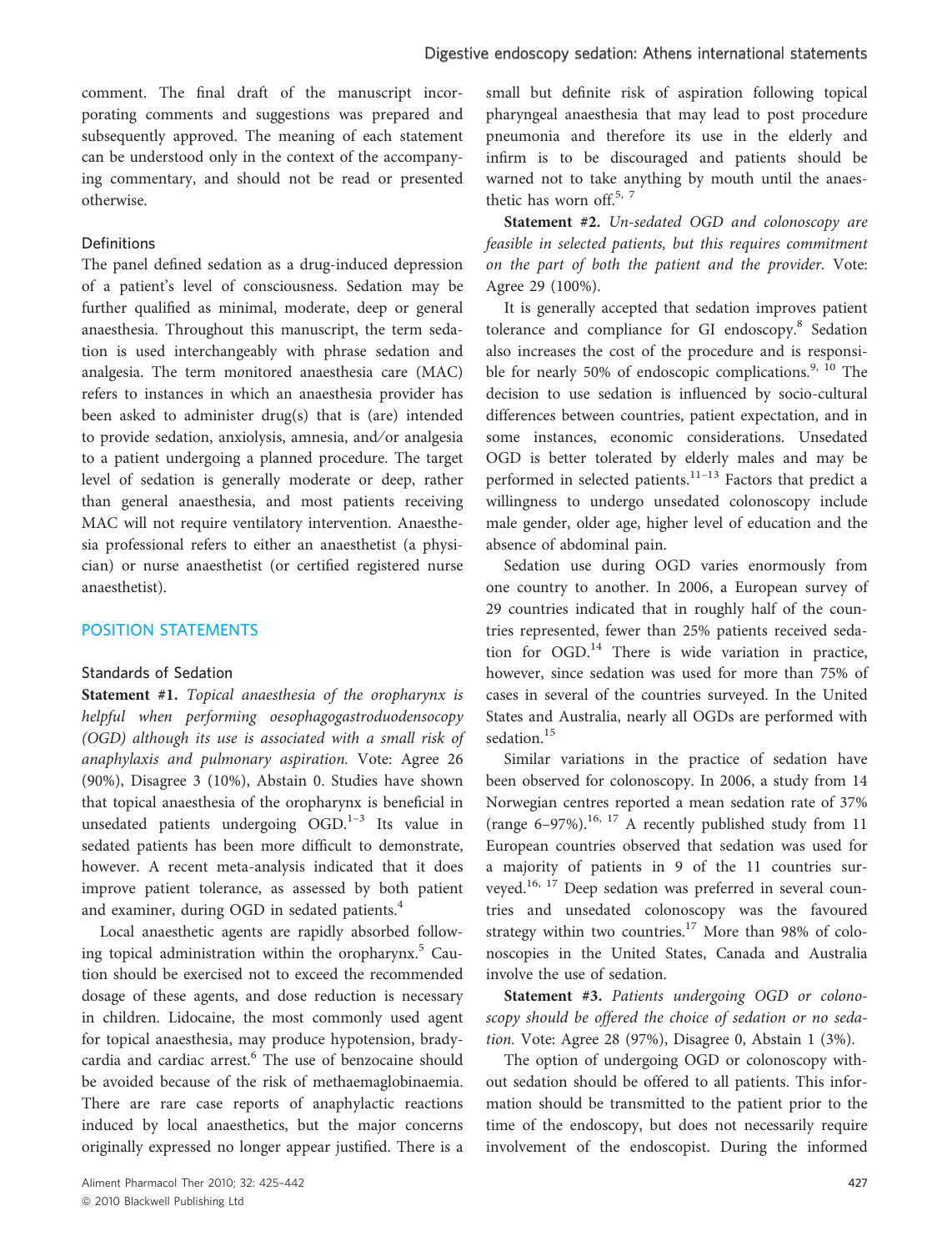consent process, patients should again be informed of the choice of having an endoscopy with or without sedation. The information provided at this time should include a balanced discussion of the benefits and risks of sedated and unsedated endoscopy.<sup>9, 18, 19</sup> Patients should be reassured that appropriate measures have been taken to prevent a sedation-related complication.

Another option is the use of 'on-demand' sedation. This enables a patient who begins an examination without sedation to later receive medication in the event that they are unable to tolerate an unsedated procedure. This approach should be considered for patients who are uncertain about undergoing an unsedated endoscopy.13, 20, 21

Statement #4. Sedation is the standard of care during diagnostic and therapeutic endoscopic procedures in many areas of the world. Vote: Agree 28 (97%), Disagree 0, Abstain 1 (3%).

The panel members agreed nearly universally that sedation and analgesia constitute the standard of care during diagnostic and therapeutic endoscopic gastrointestinal procedures in many areas of the world. Nonetheless, panel members agreed that unsedated endoscopy is feasible in selected patients and requires commitment by the patient and the provider.

National and international surveys of endoscopists indicate that the use of sedation worldwide is increasing during routine endoscopic procedures.<sup>14, 15, 22-27</sup> The use of sedation, often deep sedation, is nearly universal during advanced diagnostic and therapeutic endoscopic procedures, including endoscopic retrograde cholangiopancreatography (ERCP), endoscopic ultrasound, and submucosal endoscopic dissection.

Statement #5. The presence of an anaesthesia professional for sedation of low-risk individuals (ASA 1 or 2) undergoing routine endoscopy has not been demonstrated to improve endoscopic outcomes. Vote: Agree 28 (88%), Disagree 2 (6%), Abstain 2 (6%)

No published studies have prospectively compared endoscopic outcomes with monitored anaesthesia care vs. endoscopist-directed sedation. On the basis of large database analyses and smaller, controlled trials examining endoscopic outcomes with various methods of sedation, there is no evidence in the literature that either patient safety or other endoscopic outcomes are improved with monitored anaesthesia care compared with endoscopistdirected sedation.

The majority of low-risk patients undergoing routine OGD and colonoscopy can be sedated satisfactorily with conventional methods of sedation. A small proportion of patients will not be adequately sedated using a benzodiazepine and an opioid and, in such cases, involvement of an anaesthesia professional is reasonable.

Statement #6. The need for consultation with an anaesthesiologist should be determined both by the status of the patient and the expected complexity of the procedure. Vote: Agree 29 (100%).

Preprocedure consultation with anaesthesia professional is appropriate for patients who are at significantly increased risk of a sedation-related cardiopulmonary event. This includes all patients classified as American Society of Anaesthesiology (ASA) physical status IV and V and, in some instances, ASA III patients. In some circumstances, it is also advisable to request an anaesthesia consultation for patients having risk factors for difficult mask ventilation and/or difficult intubation. Individuals who are unable to communicate adequately or are likely to be uncooperative during an endoscopic procedure are likely to require deeper sedation and should therefore be evaluated by anaesthesia professional. Patients who are scheduled to undergo an endoscopic procedure that may be prolonged or unusually painful may also benefit from the assistance of an anaesthesia provider. All endoscopists should possess the ability to identify those individuals and procedures in whom anaesthesia assistance is appropriate.

Statement #7. Sedation may improve the quality of an endoscopic examination. Vote: Agree 30 (94%), Disagree 0, Abstain 2 (4%).

Several studies have examined the impact of sedation on the quality of an endoscopic examination. The available data indicate that the administration of sedation is associated with an increased rate of completed endoscopic procedures as well as higher adenoma detection rates during colonoscopy.

In a retrospective analysis of more than 230 000 outpatient colonoscopies, male gender, middle age, an indication of colorectal cancer screening, satisfactory bowel preparation and sedation/analgesia were associated with the completeness of colonoscopy. $28$  The use of sedative ⁄ analgesic premedication halved the risk of an incomplete examination. Similar results were reported in a study from Italy, which reported higher caecal intubation rates with the administration of sedation.<sup>27, 28</sup> In another Italian study, consecutive colonoscopies were evaluated prospectively over a 2-week period in 278 unselected practice sites throughout the country.<sup>25</sup> Multivariate analysis showed that the strongest predictors of caecal intubation were the quality of bowel preparation and the use of sedation. More importantly, detection of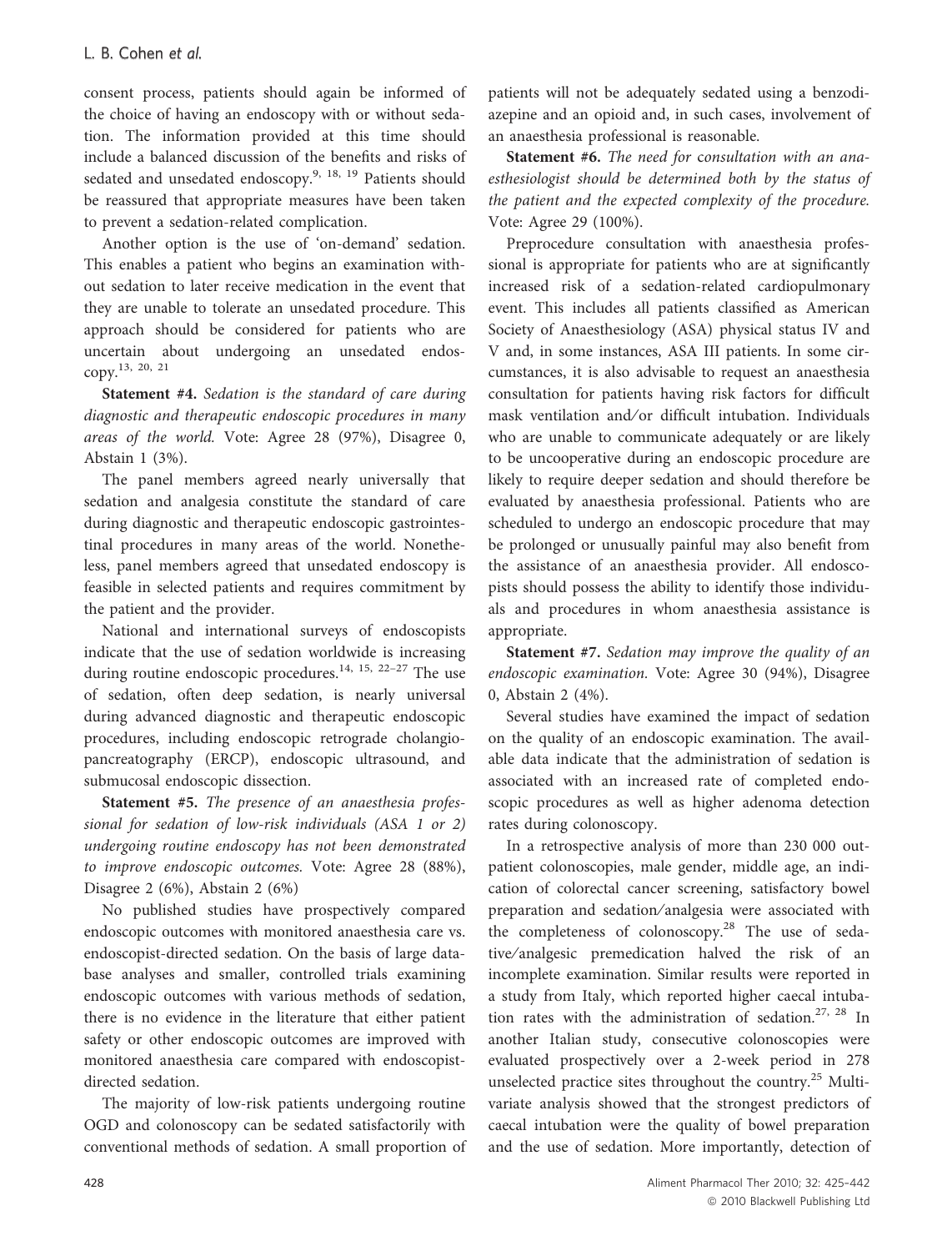polyps partially depended on the quality of bowel cleansing and use of sedation.

For prolonged diagnostic and most therapeutic endoscopic procedures, sedation is generally required for successful performance and increased quality of the examination.<sup>9, 26, 29</sup>

Statement #8. Understanding the concepts of the continuum of sedation and patient rescue are important for safe sedation practices. Vote: Agree 32 (100%).

Four stages of sedation have been described. These stages range from minimal sedation (anxiolysis) to general anaesthesia.<sup>30</sup> Between these two extremes are moderate and deep sedation, defined by an ability to exhibit purposeful responsiveness to verbal and/or tactile and painful stimuli, respectively. The appropriate level of sedation for a given endoscopic procedure should be judged based on the procedure type, patient characteristics and the physical environment.<sup>9, 26</sup>

In most circumstances, OGD and colonoscopy can be performed successfully with moderate sedation. Deep sedation should be considered when performing more complex endoscopic procedures, such as ERCP, endoscopic ultrasound and endoscopic submucosal dissection. In addition, the assistance of an anaesthesia specialist should be considered in patients with a history of chronic substance abuse (including alcohol or drugs) and patients using neuropsychiatric medications.

As sedation occurs along a continuum, a patient targeted for one level of sedation may become more deeply sedated than that intended.<sup>30</sup> All sedated patients should have their level of consciousness determined periodically during the examination and recovery periods using a standardized sedation scale. Individuals administering sedation/analgesia should be trained to rescue a patient who has reached a level of sedation at least one level deeper than that intended.

## Principles of sedation

Statement #9. Preprocedural medical evaluation has been shown to reduce the rate of sedation-related adverse events. It must be completed prior to any endoscopic procedure intended to be performed under moderate or deep sedation. Vote: Agree 32 (100%).

The preprocedure medical assessment of patients receiving moderate or deep sedation for an endoscopic procedure is intended to (i) evaluate the patient's risk of complications resulting from procedural sedation, (ii) identify patients requiring preprocedure testing or consultation with an anaesthesia professional, (iii) permit the individual administering sedation to select the appropriate target level of sedation and sedation/analgesia agents, (iv) obtain informed consent, (v) minimize patient anxiety and inform the patient about sedation plan and (vi) review postprocedure instructions. A focused history and physical examination are adequate for most patients, and laboratory testing is not necessary when moderate sedation is administered except under well-defined circumstances (e.g. diabetic patient, patient on oral anticoagulant). Testing may be required when sedation is provided by an anaesthesiologist. This recommendation is based on expert opinion and has been broadly accepted as the standard of care.<sup>9, 26, 30-32</sup>

Statement #10. Informed consent is a process that must take place between physician and patient, prior to the procedure, and should include discussion of pertinent risks, benefits and alternatives. Vote: Agree 32 (100%).

The concept of informed consent is the duty upon the clinician to provide a patient with sufficient information so as to enable that patient to exercise their right to determine whether or not to consent to a certain procedure.

What amounts to sufficient information is determined differently depending upon the jurisdiction. In the United Kingdom, the extent and detail of information required of a clinician are assessed having regard to a reasonable body of medical opinion.<sup>33</sup> More recently, the trend has been towards patient-centric (i.e. what a reasonable individual would want to be told) approach in jurisdictions such as Canada and the United States.<sup>34, 35</sup>

Whether or not the information provided is determined by clinical opinion or patient expectation, there was unanimous agreement among panel participants that process of consent should take place and should include a discussion of the pertinent risks, benefits and alternatives. This should include a discussion of the options of no sedation, moderate and deep sedation, where applicable.

Statement #11: ASA I, II and many III patients can be safely sedated for endoscopy by a trained endoscopist⁄ nurse team. Vote: Agree: 32 (100%).

The risk of a sedation-related cardiopulmonary complication increases with higher ASA physical status classification. $36, 37$  The risk for a cardiopulmonary event is comparable for ASA I and ASA II patients receiving non-propofol mediated sedation, while the risk of complication was increased for ASA III patients (OR 1.8; 95% CI: 1.6–2.0). This risk increased progressively for ASA class IV and class V patients. Similar findings were observed with propofol-mediated sedation, although the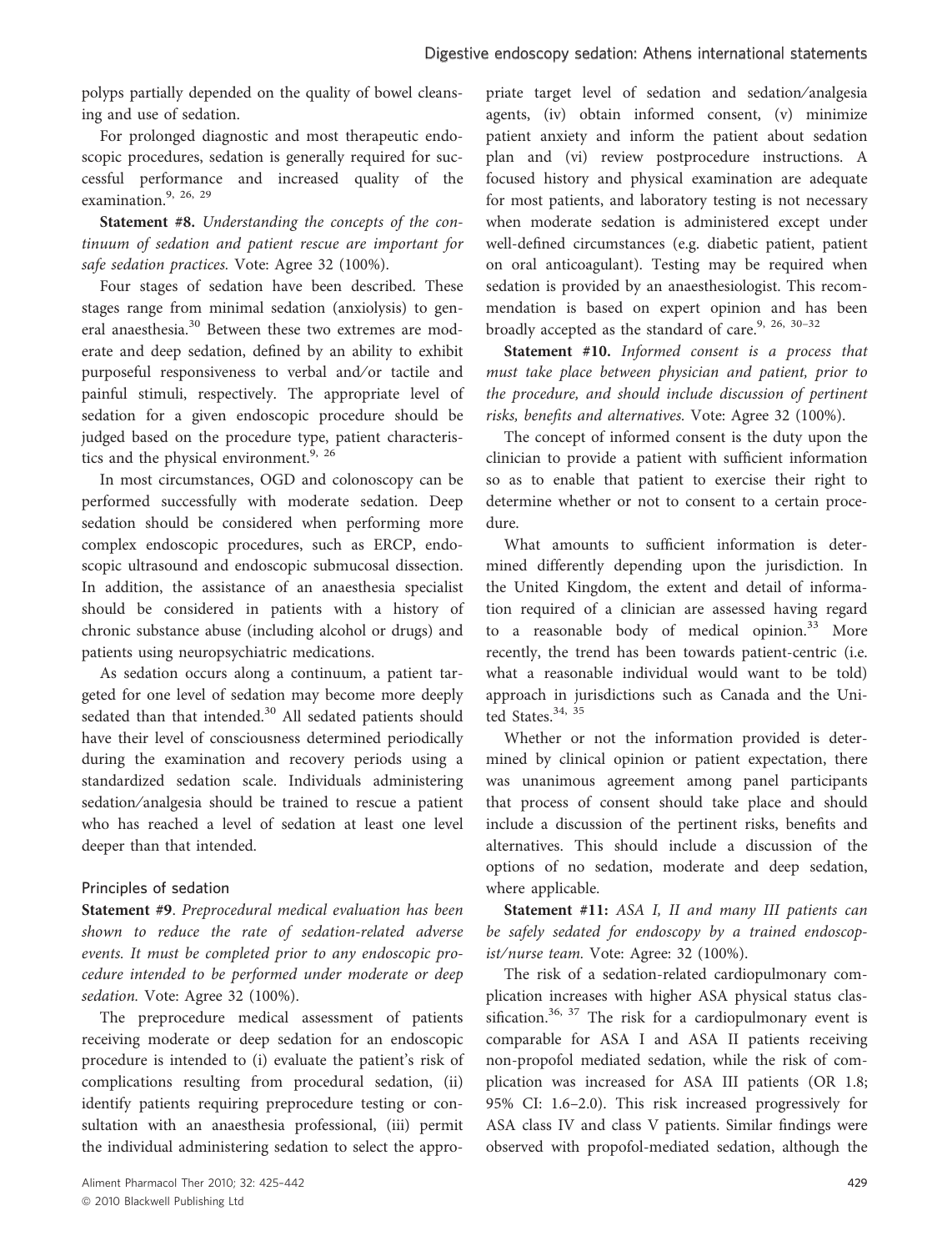odds ratio differed slightly. The risk of airway and ventilatory complications appears to be somewhat greater during OGD than during colonoscopy.<sup>38</sup>

There was unanimous agreement among the panel members that most ASA I, II and III patients were appropriate candidates for sedation by an endoscopist and nurse with appropriate training and experience. This statement is consistent with published position statements and practice guidelines from many national organizations of gastroenterology.9, 26, 39–41

Statement #12. Communication between the endoscopist and the provider of anaesthesia must take place prior to and during procedures that involve the provider of anaesthesia. Vote: Agree 22 (69%), Disagree 2 (6%), Abstain 8 (25%).

Gastrointestinal procedures vary significantly in their complexity and the degree of patient stimulation and pain that occur. Therefore, the optimal sedation or anaesthetic technique differs for various endoscopic procedures. Although not evidence-based, most of the experts believed that communication between the endoscopist and the provider of sedation/anaesthesia should take place both prior to and during the procedure, as the objective of sedation may change during the examination.<sup>42, 43</sup> The provider of anaesthesia and the physician performing the procedures must have clear expectations of the sedation, and must be in agreement regarding these expectations.<sup>44</sup> Deficiencies in teamwork were found in one survey to account for nearly 50% of anaesthesia-related deaths.45

Statement #13. The guidelines for pre-operative fasting proposed by the American Society for Anesthesiology (ASA) are appropriate for patients undergoing endoscopy. Vote: Agree 28 (88%), Disagree 0, Abstain 4 (13%).

Pre-operative fasting is intended to minimize the risk of pulmonary aspiration in the patient with a depressed level of consciousness and an absent or diminished airway protective mechanism. Fasting, by reducing the residual volume of food and/or fluid within the stomach, is thought to reduce the risk of regurgitation and aspiration of gastric contents during a procedure. The gastric residual volume is reduced to approximately 20 mL following a 2 h fast and is not reduced further by an additional 10 h of fasting.46

A variety of fasting recommendations are found within the literature, reflecting the fact that there are no clinical studies which have demonstrated a direct relationship between fasting time and the risk of pulmonary aspiration. The ASA guidelines indicate that patients should fast a minimum of 2 h for clear liquids and 6 h

for light meal prior to sedation. $47$  There is no evidence that patients denied oral fluids for more than 2 h benefit in terms of reduced aspiration risk. Most professional societies have endorsed the ASA recommendations.<sup>9</sup> These recommendations apply only to individuals who are considered to be at normal risk for aspiration. A more prolonged period of fasting should be considered in patients who are suspected or known to have oesophageal obstruction (functional or structural) or delayed gastric emptying.

Statement #14: Sedatives and analgesics must be titrated based upon the condition of the patient, information from monitoring equipment and the needs of a procedure. Voting: Agree 31 (97%), Disagree 1 (3%).

The drugs most commonly used worldwide for gastrointestinal endoscopy are the opioids and benzodiazepines. Propofol, frequently administered at a subhypnotic dosage, is becoming increasingly popular in many countries for procedural sedation. Irrespective of the agent(s) being administered, the cardinal principle for safe sedation is careful dose titration as the precise dosage required to achieve the desired level of sedation for an individual patient cannot be predicted in advance. This requires an understanding of the pharmacology (pharmacokinetics and pharmacodynamic properties) of all drugs being used. The initial bolus dosage should be low and subsequent doses should be determined based on the pharmacokinetic properties of the drug, the patient's condition and dose-response and the needs of the procedure.

Age, patient weight, drug-drug interactions, hepatic and renal dysfunction, and genetic polymorphism may affect the pharmacokinetic and/or pharmacodynamic properties of a sedative or analgesic, and appropriate dose reduction is indicated.<sup>48</sup> The determination of drug dosage in obese patients should be based on the lean body mass, rather than the total body weight, to avoid oversedation of the patient.<sup>49</sup> The synergistic interaction of drugs, especially between opioids and benzodiazepines, should be taken into account when selecting the dose of drug for administration.<sup>50, 51</sup>

# Assessment and monitoring of the patient

Statement #15: Monitoring of the patient's heart rate, arterial oxygen saturation, and blood pressure must be performed in patients receiving sedation. Vote: Agree 18 (56%), Disagree 8 (25%), Abstained 6 (19%).

A majority of the panel participants supported the recommendation for routine monitoring of heart rate, blood pressure and oxygen saturation. This is consistent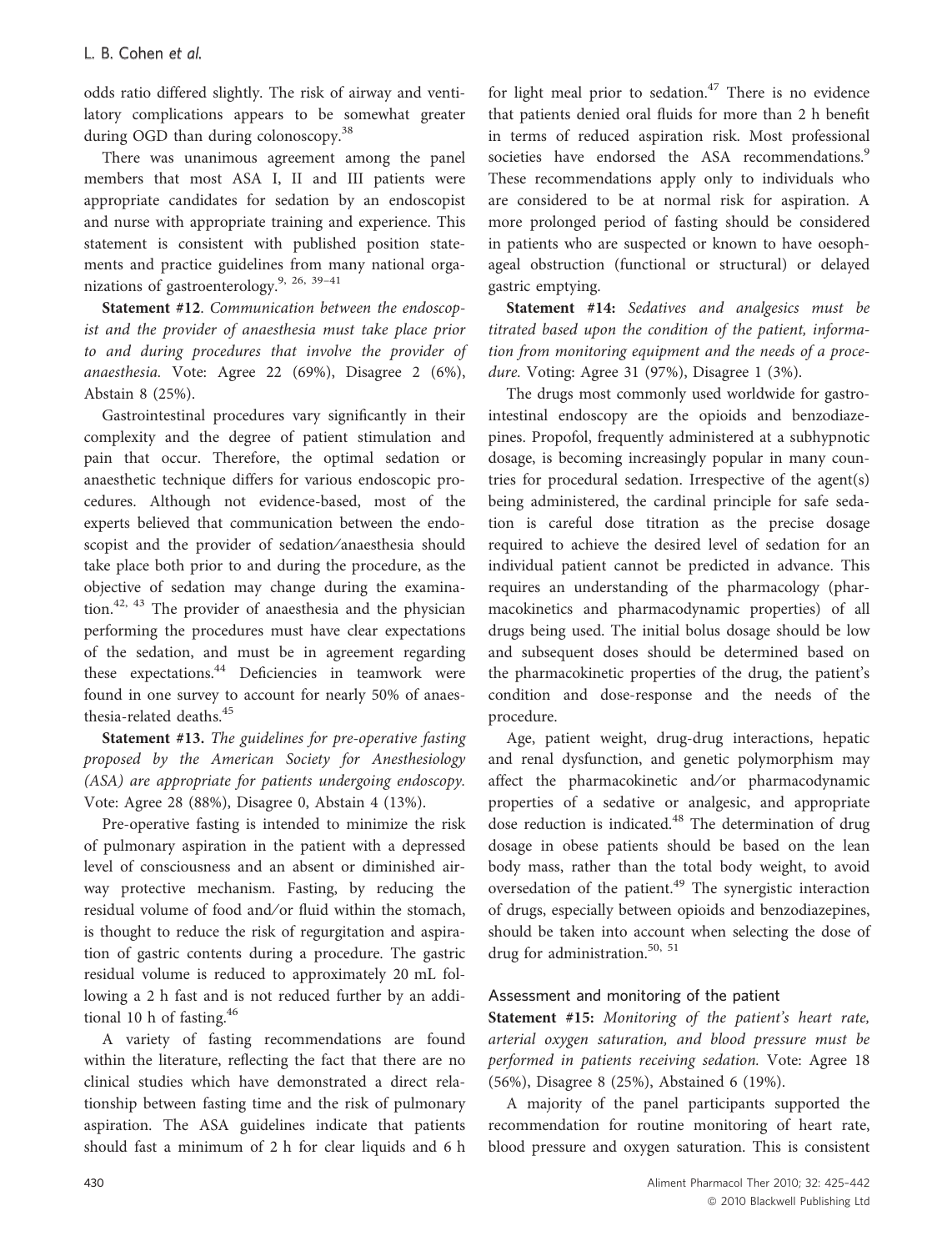with the practice guidelines published by the  $ASA^{30}$ . This recommendation is based on expert opinion.

Pulse oximetry is the most important parameter and should be distinguished by an audible tone that is readily recognized. A delay of 30–60 s exists between real-time oxygen saturation and the digital display. Therefore, a thorough assessment of respiration includes patient observation, analysis of respiratory rate via impedance pneumography, and when appropriate, capnography. Individuals responsible for patient assessment and monitoring should understand the difference between measures of ventilation and measures of oxygenation, and should also recognize the influence of supplemental oxygen on those parameters.

Heart rate and blood pressure are also important parameters of haemodynamic stability, providing important feedback about the patient's response to sedation as well as to the endoscopic procedure. Titration of sedation based on the response of blood pressure is difficult, however, because blood pressure is monitored intermittently rather than continuously like respiratory rate, heart rate and oxygen saturation.

Statement #16. Monitoring of the patient's level of consciousness throughout an examination is useful when assessing the effect of sedation and may improve patient outcome. Vote: Agree  $= 32$  (100%).

The risk of an unplanned cardiopulmonary event is directly related to the level of sedation. As the depth of sedation increases, so too does the likelihood that a patient will develop loss of the airway reflex, hypoventilation and/or apnea, or cardiovascular instability.<sup>30</sup> The assessment of a patient's level of consciousness is intended to avoid the untimely administration of additional sedation medication and to permit the early recognition of an oversedated patient. The recommendation for monitoring level of consciousness in a sedated patient is based on expert opinion.

Periodic assessment of the patient's level of sedation is recommended as the level of consciousness may vary during an examination. A number of scales have been developed to describe and quantify sedation.<sup>52, 53</sup> In nearly all instances, however, these tools were developed for assessing patient behaviour in the intensive care unit and their usefulness in the context of sedation during digestive endoscopy remains uncertain. The Observer's Assessment of Alertness/Sedation Scale (OAA/S) has been the most widely used instrument for the clinical assessment of patients undergoing endoscopy.54 Assessment is based on a stimulus-response relationship. An OAA/S level of 2, 3 or 4 indicates purposeful responsiveness to verbal or light tactile stimulus, corresponding to moderate sedation. Additional research is warranted to demonstrate the reliability and validity of the OAA/S in the setting of endoscopy.

Statement #17. Administration of supplemental oxygen is recommended but may mask early recognition and treatment of ventilatory depression. Vote: Agree 30 (94%), Disagree 2 (6%), Abstain 0.

The administration of supplemental oxygen results in hyperoxygenation and, in the event of hypoventilation or apnea, extends the time that a patient remains adequately oxygenated. It has become standard practice throughout many areas of the world to administer supplement oxygen during endoscopy to all patients receiving moderate sedation. This practice is endorsed by many, although not all, professional societies.<sup>9, 26, 30, 40</sup>

There is no evidence in the literature that routine administration of supplemental oxygen reduces the incidence of significant cardiopulmonary complications in patients being monitored with pulse oximetry. The findings of several studies demonstrated that routine administration of supplemental oxygen delayed the recognition of hypoxemia and apnea. A retrospective analysis of a large nationwide endoscopic database indicated that the routine use of supplemental oxygen during moderate sedation was associated with an increased rate of cardiopulmonary events.<sup>36</sup>

Equipment to administer supplemental oxygen should be available wherever sedation is being delivered. The routine administration of supplemental oxygen is recommended for elderly patients and those with significant comorbid disease (ASA IV and V) undergoing endoscopy with sedation.<sup>9</sup> The decision regarding whether to use supplemental oxygen routinely in average risk patients undergoing elective endoscopy with moderate sedation should be based on local institutional policy and prevailing standards. It is the consensus of this panel that supplemental oxygen should be administered routinely to patients receiving deep sedation.

Statement #18. Capnography is a more precise measure of ventilation than observation of the patient's chest wall. Its use during endoscopy requires further evaluation. Vote: Agree 32 (100%).

Capnography is a non-invasive technique for the measurement and graphic display of carbon dioxide in expired gases. Capnometers are configured either mainstream or sidestream. Mainstream capnography uses an in-line infrared carbon dioxide sensor placed between the endotracheal tube and the breathing circuit, which provides an accurate, real-time measure of exhaled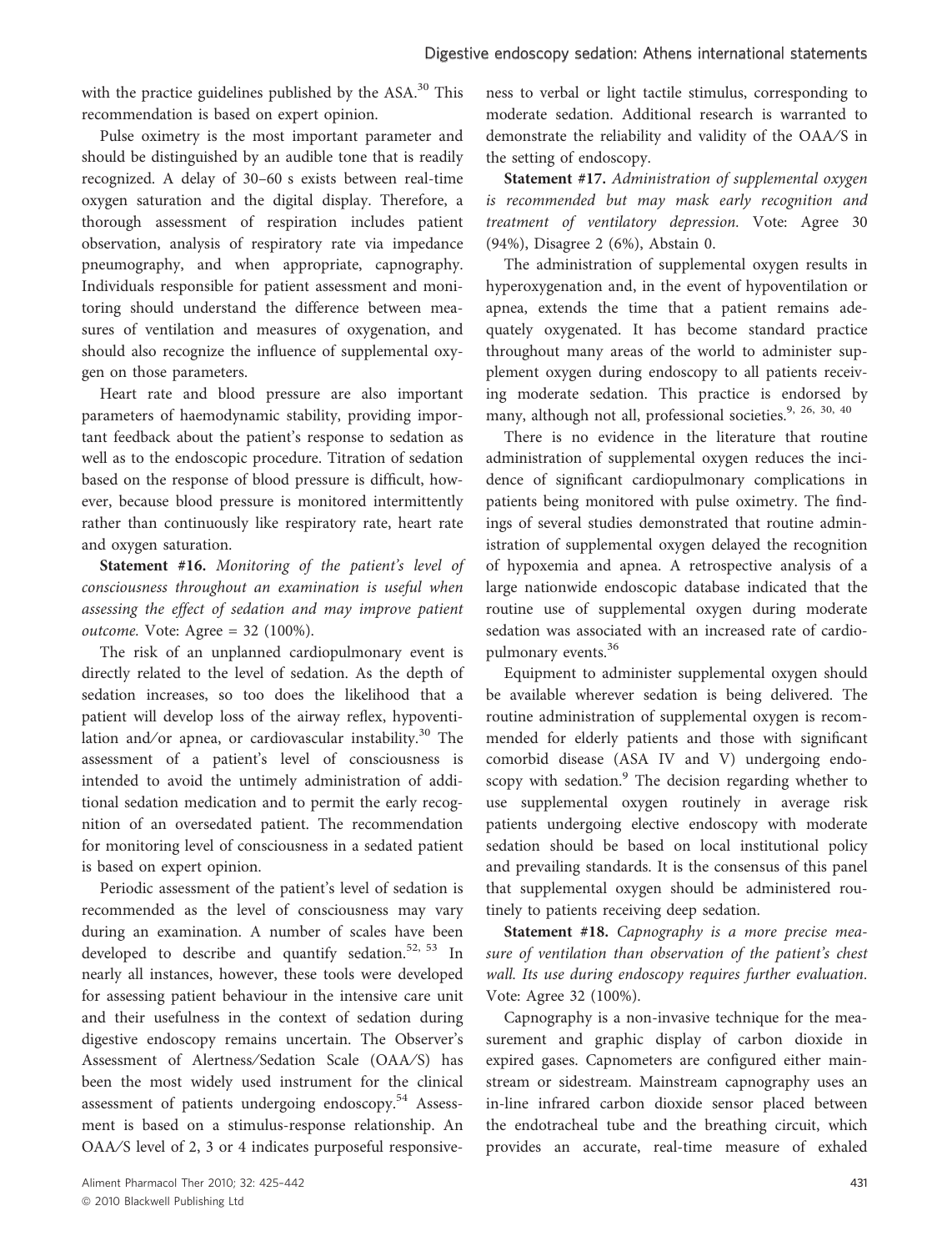carbon dioxide. Sidestream capnography utilizes a remote monitor and sensor that measures the carbon dioxide of gas aspirated from a modified nasal cannula. The gas samples typically must travel a distance of one to two metres to reach the sensing apparatus, accounting for a short delay in the response time. The shape and trend of the carbon dioxide waveform, combined with the partial pressure of carbon dioxide recorded using a capnometer, provide important physiological data about a patient's ventilatory status.

The role of capnographic monitoring during endoscopy has been examined in several studies. Two randomized studies, one involving a paediatric population undergoing OGD or colonoscopy with standard sedation and another in adults having ERCP or endoscopic ultrasound, demonstrated that the use of capnography detected more episodes of disordered respiration and reduced the number of hypoxemic events compared with visual assessment and monitoring of standard physiological parameters.<sup>55, 56</sup> Several observational studies with capnographic monitoring during endoscopy have also been reported. $57-59$  Currently, there is insufficient evidence to recommend routine capnographic monitoring for average-risk patients undergoing elective OGD and colonoscopy. Research is warranted to examine the utility of capnography in high-risk patients undergoing endoscopy as well as during prolonged endoscopic procedures and procedures performed under deep sedation.

Statement #19: During sedation, in addition to the endoscopist, at least one qualified individual must be assigned to monitor the patient. This person can perform brief, interruptible tasks without leaving the room. Vote: Agree 29 (91%), Disagree 2 (6%), Abstain 1 (3%).

Safe sedation requires appropriate patient monitoring. Measurement of a patient's physiological parameters is important, but not sufficient. Direct observation of a patient's ventilation and airway status by a trained individual may detect potential problems prior to any automated monitoring device. This has been emphasized in guidelines from both the anaesthesiology and gastroenterology groups which state that there should be a dedicated individual to monitor directly the patient's level of consciousness, ventilation and oxygenation status.<sup>30</sup> Most guidelines acknowledge that this person may perform '…tasks of short duration that may be interrupted' if the patient is moderately sedated.<sup>9</sup> If deep sedation is achieved, however, this person must direct full attention to observing and monitoring the patient. This statement is based on experts' opinions.

Statement #20: Patients receiving sedation must be monitored during recovery. Vote: Agree 30 (94%), Disagree 0, Abstain 2 (6%).

All patients receiving intravenous sedation require monitoring during recovery.<sup>9, 30</sup> This is deemed essential as the risk of a sedation-related complication during recovery is equal to or greater than that during the examination period itself. Monitoring and pre-defined discharge criteria should be developed and utilized within all endoscopy units to decrease the risk of an adverse event following the administration of either moderate or deep sedation.<sup>60</sup>

Patients should be observed in an appropriately staffed and equipped area until they are at or near baseline level of consciousness and preprocedure vital signs. Particular attention should be paid to oxygenation, which should be monitored periodically until patients are no longer at risk for hypoxemia. Ventilation and circulation should also be monitored at regular intervals until patients are suitable for discharge. The duration and frequency of monitoring should be individualized depending upon the level of sedation, the condition of the patient and the endoscopic intervention. At the time of discharge, the patient's level of consciousness, vital signs and physical capacities should be back to baseline level. All patients receiving sedation should be escorted from the endoscopy unit by a responsible adult.

## Avoiding and managing the complications of sedation

Statement #21. Benzodiazepine and opioid antagonists have not been demonstrated to produce meaningful savings in recovery time following sedation with standard agents. Their use is indicated when urgent reversal of an opioid or benzodiazepine is required. Vote: Agree 31 (97%), Disagree 1 (3%), Abstain 0.

Pharmacological antagonists are available that reverse the effects of benzodiazepine and opioid agonists. These reversal agents have been used to reverse drug-induced side effects such as nausea, vomiting, excessive sedation and respiratory depression. Naloxone is a nonselective competitive antagonist that inhibits all pharmacologic effects of opioids. Its onset of action is 1–2 min and its half-life is 30–45 min. A dose of 0.2–0.4 mg is generally sufficient to antagonize the respiratory depressant effect of an opioid agonist. Serious complications including cardiac arrest, pulmonary oedema, seizures and cardiac arrhythmias have been reported in comatose patients due to opioid overdose treated with naloxone.<sup>61</sup> The possibility of cardiovascular instability and renarcotization should be anticipated when treating patients with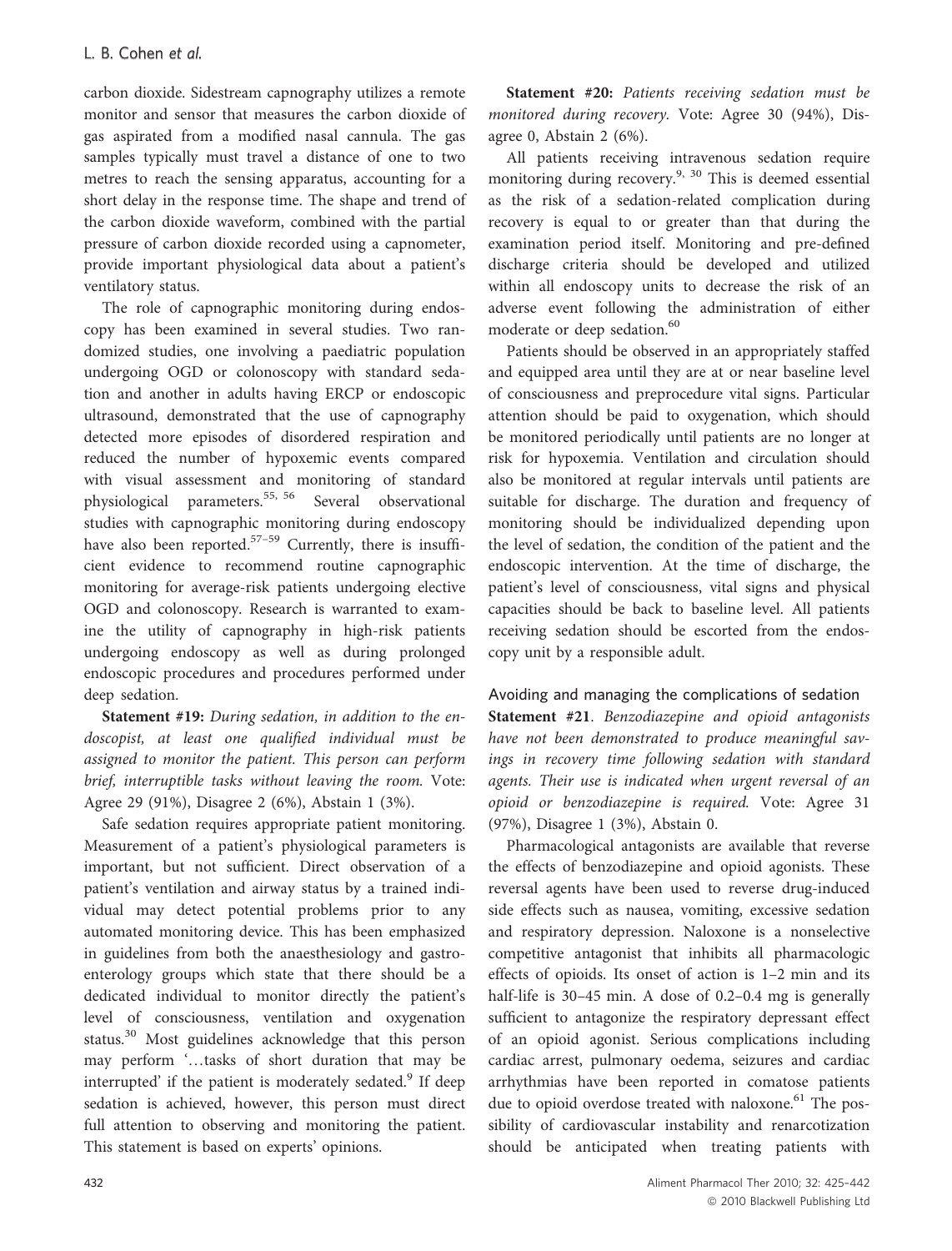naloxone, and all patients receiving naloxone require cardiorespiratory monitoring for up to  $2 h<sup>62</sup>$  Flumazenil reverses the sedative effect of benzodiazepines by competitively blocking the GABA receptor. Similar to naloxone, its half-life is shorter than the agonist so that re-sedation may occur. A dose of 0.3–0.5 mg is generally sufficient to reverse the effects of benzodiazepine overdose. Flumazenil has resulted in reduced recovery time in several clinical trials, although this clinical benefit was believed to be outweighed by the additional cost and risk of complications. $63-65$  The panel members believed that routine use of a reversal agent is not appropriate.

Statement #22. Each endoscopy facility must be properly equipped to handle sedation-related emergencies where sedation is administered. Vote: Agree: 30 (94%), Disagree 0, Abstained 2 (6%).

Emergency equipment to manage sedation-related emergencies should be immediately available wherever sedation is being administered.<sup>9, 30</sup> It is recommended that all equipment for emergency management be stored on a mobile cart for ease of transport within the endoscopy suite. A reliable source of oxygen and efficient suction must also be readily available. Emergency medications should include drugs that antagonize the pharmacological effects of opioids and benzodiazepines. Oral and/or nasal airways and an Ambu bag should be available. Equipment for advanced airway management such as laryngoscopes, endotracheal tubes and extraglottic airway devices may be appropriate elements of an emergency cart. A functional defibrillator should be immediately available whenever deep sedation is administered and when moderate sedation is provided to patients with cardiovascular disease.

# The use of propofol by endoscopists

Statement #23. Gastroenterologists and nurses with appropriate training for propofol sedation during endoscopic procedures may administer propofol safely and effectively. Vote: Agree 31 (97%), Disagree 0, Abstain 1 (3%).

Worldwide, the published experience with gastroenterologist-directed propofol administration now exceeds 650 000 cases.<sup>38</sup> The overall mortality rate for EDP is approximately 1 per 158 000 cases, which compares favourably with mortality figures for standard sedation in digestive endoscopy using an opioid and benzodiazepine (1 per 10 000) and general anaesthesia (1 per 10– 50 000).<sup>36, 66</sup> A meta-analysis of three endoscopic studies comparing sedation with midazolam plus a narcotic with propofol alone detected no significant difference in the incidence of bradycardia, hypotension or hypoxemia.67 A second meta-analysis of 13 studies involving 1181 patients observed no significant difference in the rate of hypoxemia among patients receiving propofol, either alone or in combination with another agent, as compared with a narcotic and benzodiazepine (OR 0.74; 95% CI 0.45, 1.21). $^{68}$  Similarly, no difference was found in the need for airway intervention for hypoxemia or apnea in the two treatment groups.

Based on the published literature, the administration of propofol by gastroenterologists and nurses is appropriate for low and average-risk patients undergoing elective endoscopic procedures.<sup>29</sup> Physicians and nurses undertaking EDP should have appropriate training, which should include a didactic module on propofol administration, hands-on training in advanced airway management and one-on-one preceptorship. Whenever feasible, training programmes should be developed and conducted in conjunction with an anaesthesiologist.

Statement #24: Recovery time and discharge time are shortened, and patient satisfaction after endoscopy is improved, with propofol compared to sedation with a benzodiazepine  $\pm$  an opioid. Vote: Agree 27 (84%), Disagree 4 (13%), Abstain 1 (3%).

Propofol sedation, whether administered by anaesthesia professional or an endoscopist, results in faster onset of sedation, reduced recovery time, and quicker discharge when compared with standard sedation using a benzodiazepine and/or opioid. $67-77$  Most of data supporting this conclusion were derived from studies of patients undergoing colonoscopy and OGD, although similar findings have been reported for ERCP and endoscopic ultrasound  $70, 73$ 

Pooled data from OGD and colonoscopy studies found a high level of satisfaction among patients receiving propofol-mediated sedation. Patient satisfaction data for advanced procedures such as ERCP and endoscopic ultrasound are limited. A randomized study of patient undergoing endoscopic ultrasound observed greater satisfaction in the group receiving EDP sedation when compared with patients receiving a benzodiazepine and an opioid. $70$  In contrast, a smaller randomized trial that enrolled patients undergoing either ERCP or endoscopic ultrasound found similar levels of patient satisfaction.<sup>73</sup>

Statement #25. To date there is no demonstrated difference in endoscopic safety or efficacy with propofol compared to sedation with a benzodiazepine either alone or combined with an opioid. Vote: Agree 28 (88%), Disagree 0, Abstain 4 (12%).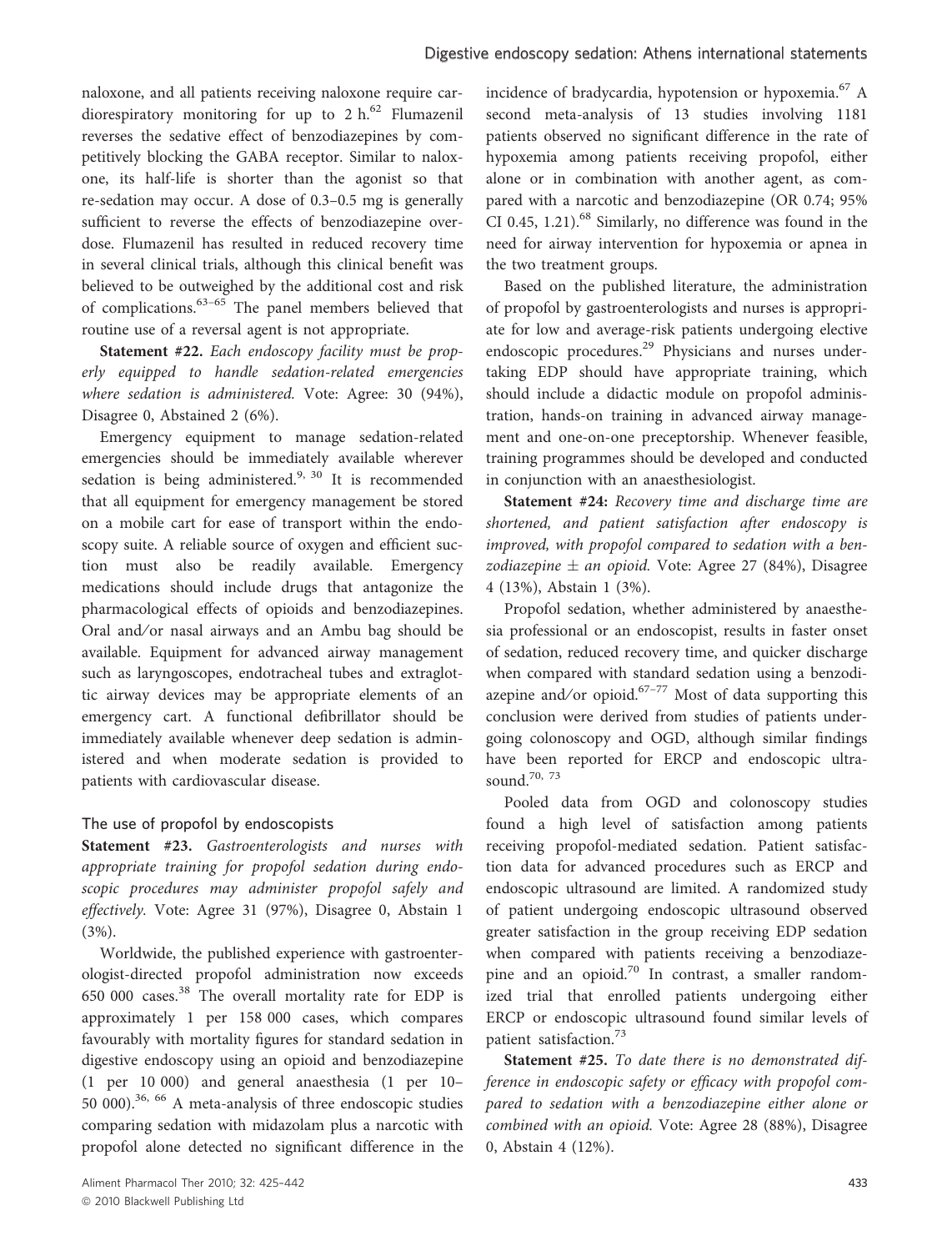The safety of standard sedation using a benzodiazepine and an opioid compared with propofol has been examined in multiple studies. A meta-analysis found that propofol sedation was associated with a lower odds ratio of major cardiopulmonary complications during colonoscopy than a benzodiazepine and an opioid.<sup>72</sup> This finding is supported by two systematic reviews of the literature, which concluded that there was no difference in the rate of complications between standard sedation using a benzodiazepine and opioid compared with propofol. $67, 68$ 

A majority of experts believe that there is no convincing evidence that one method of sedation improves the quality of an endoscopic examination more than another. This statement applies to an average-risk patient undergoing a routine OGD or colonoscopy. The benefit of deep sedation during a prolonged diagnostic or an advanced therapeutic endoscopy might favour the use of propofol in such circumstances. Nonetheless, welldesigned randomized, controlled studies are necessary to address this issue.

## Training for sedation in digestive endoscopy

Statement #26. A training program designed for individuals planning to administer sedation should incorporate didactic teaching, supervised patient care, and simulation experience for critical skill training and assessment. An anaesthesiologist should participate in program development and teaching. Vote: Agree 29 (100%).

Guidelines on sedation practice by numerous professional gastroenterology societies endorse the need for specialized training in sedation. The necessary components of this training have been previously described.9, 29, 30, 78 It should include didactic teaching about the physiology, pharmacokinetic and pharmacodynamic properties of all drugs used for sedation, adverse reactions of drugs, patient monitoring, recovery assessment and the assessment and management of sedationrelated complications. Practical training should occur in a situation closely supervised by an experienced provider of sedation. The use of simulation technology has been demonstrated to enhance didactic and practical training for sedation.<sup>79</sup> Simulators strengthen airway management skills and can simulate emergency situations that can arise. The participants agreed that an expert in airway management (an anaesthesiologist) should participate in developing and implementing a training programme.

Statement #27. Airway skill competency for practitioners using sedation must include (at a minimum) basic airway maneuvers, placement of oro-or nasopharyngeal airway, bag-mask ventilation and laryngeal mask airway placement. Vote: Agree 26 (90%), Disagree 0, Abstain 3  $(10\%)$ .

Airway skill competency may be broadly defined as an ability to identify and manage inadequate ventilation in patients. Failure to adequately manage the airway has been identified as a leading cause of adverse outcomes in patients undergoing endoscopy and sedation.

The essential skill sets required include an ability to perform a bedside screening assessment to predict difficult bag mask ventilation and/or tracheal intubation, an ability to recognize and distinguish upper airway obstruction from central hypoventilation or apnea and the skills to restore adequate gas exchange. For moderate sedation, the practitioner should be capable of placing an oral and/or nasal airway, and possess the knowledge and skill to perform bag mask ventilation successfully. When deep sedation is targeted, this individual should also be trained and skilled in the use of one or more extraglottic devices, such as the laryngeal mask airway. The acquisition and maintenance of these skills requires formal didactic training and hands-on workshops followed by re-certification at regular intervals. Competency should be formally assessed and documented.

Statement #28. All physicians and nurses performing sedation must possess the skills necessary to rescue the patient from cardiopulmonary distress.

Voting: Agree 27 (93%), Disagree 0, Abstain 2 (7%).

Considering the dynamic continuum of sedation and that the principal potential complications of sedation involve respiratory or cardiovascular depression, there was general consensus among the delegates that all health care practitioners involved in the provision of sedation, should be capable of rescuing the patient from cardiopulmonary distress. The discussion relating to this statement mainly revolved around the level of training required by personnel present in the room where sedation is being administered. Most delegates believed that all health care professionals who are involved in the provision of sedation must be able to provide basic life support, with the immediate availability (up to 5 min away) of a provider of advanced cardiac life support. During procedures involving the use of propofol sedation, an advanced cardiac life support provider must be present in the room where sedation is being delivered. This statement is supportive of similar statements made in guidelines and consensus reports published by other joint societies and institutions to date.<sup>9, 26, 30, 78</sup>

Statement #29. Competency for sedation should be formally assessed and documented at the time of initial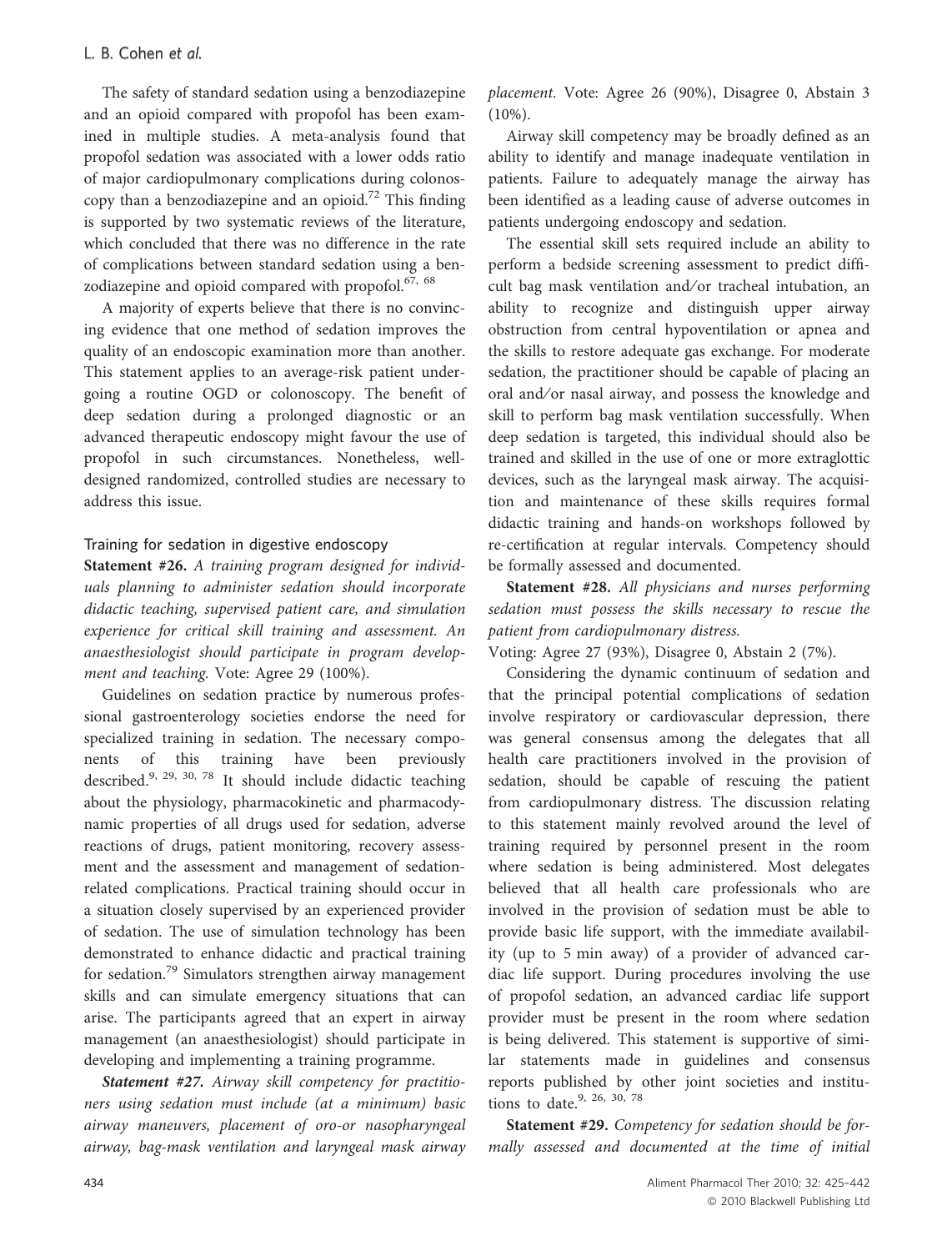### Digestive endoscopy sedation: Athens international statements

granting of privileges, monitored consistently through quality assurance programs, and reassessed and documented at regular intervals. Vote: Agree 28(97%), Disagree 0, Abstain 1 (3%).

While the literature on sedation and the guidelines of various societies all agree that specific training is required for competency in sedation, the guidelines do not specify how competency should be assessed and documented.<sup>9, 26, 78</sup> There are no data in the literature to guide us regarding the documentation of competency or its effect on patient outcomes.

All providers involved in sedation should have appropriate training and documentation of competency for their role in patient care. Competency should be achieved and documented as part of formal training in gastrointestinal endoscopy. This could be through a fellowship, residency or other formal training programme. The competency of a specific provider should be documented at the time when initial privileges are granted for sedation. Individual assessment is required. Continued competency in sedation should not be assumed, but should be regularly reassessed and documented as part of the renewal of privileges. The competency of an individual provider should also be assessed when there is a significant complication of sedation, or colleagues question the competency of the provider.

Training and documentation of competency should be uniform for all providers using sedation within an institution, irrespective of the practice location. A single institutional team consisting of experts in sedation and anaesthesia should determine the appropriate training, requirements for competency and assessment for competency. The required training should conform to existing guidelines for content and include both didactic and hands-on training. Direct observation of patient care is optimal.

#### Future directions in sedation in digestive endoscopy

Statement #30. Although current methods of sedation are effective for the majority of patients undergoing endoscopy, techniques that enhance patient satisfaction, safety and recovery are desirable. Vote: Agree 29 (100%).

An ideal agent for endoscopic sedation should possess sedative, analgesic and amnestic properties. Furthermore, its pharmacokinetic profile should be compatible with the planned endoscopic procedure. For routine OGD and colonoscopy, this would include a rapid onset of action (1–2 min), brief duration of effect (5–15 min), and quick recovery (15–30 min). In some instances, it may be desirable to have a drug possessing a slightly longer duration of effect. Alternatively, additional boluses of an ultrashort acting agent could be administered during a procedure, provided that its recovery profile was suitable. The agent should have minimal depressant effect on respiration or cardiovascular stability. The therapeutic window should be sufficiently wide to minimize the risk of inadvertent oversedation, and a reversal agent possessing an onset of action less than 1 minute should be available. Finally, it should have few interactions with other drugs. None of the drugs currently in development promise to provide all of the properties listed above.

Statement #31. Infusion platforms that permit control of drug delivery by the patient are promising alternatives to current methods of sedation. Vote: Agree 28 (97%), Disagree 0, Abstain 1 (3%).

Patient-controlled analgesia/sedation, which utilizes a computerized pump to deliver predetermined amounts of a sedative and/or opioid, and enables a patient to control the timing of drug delivery, offers the advantage of tailoring sedation to the unique sedation needs of each patient and procedure. Patient-controlled analgesia/sedation for endoscopy has proven to be reasonably safe and effective compared with standard sedation. When used with an ultra short-acting sedative such as propofol, the recovery profile and patient satisfaction compare favourably with standard sedation.<sup>80-83</sup>

Target-controlled infusion systems deliver sedative and/or analgesic medications based on pharmacological models utilizing a computer-controlled infusion pump. Unlike patient-controlled analgesia/sedation, target-controlled infusion is designed to maintain a steady state level of the infused drug. The system may be configured as a closed-loop system that is regulated by physiological feedback, or it may function as a simple open-loop system. In case series that involved the use of target-controlled infusion, the majority of subjects achieved adequate levels of sedation, although both over-sedation and under-sedation were observed. Target-controlled infusion systems have been approved in nearly every country of the world with one notable exception, United States.<sup>84-86</sup>

Computer-assisted personalized sedation is a novel delivery system, which integrates physiological monitoring, target-controlled propofol infusion and a patientresponsiveness monitor in a closed-loop system.<sup>87</sup> The system is designed to target moderate sedation. The device has demonstrated the capacity to sedate patients undergoing OGD and colonoscopy safely and effectively compared with standard sedation.<sup>88, 89</sup>

Most panel participants agreed that infusion platforms that control drug delivery for procedural sedation are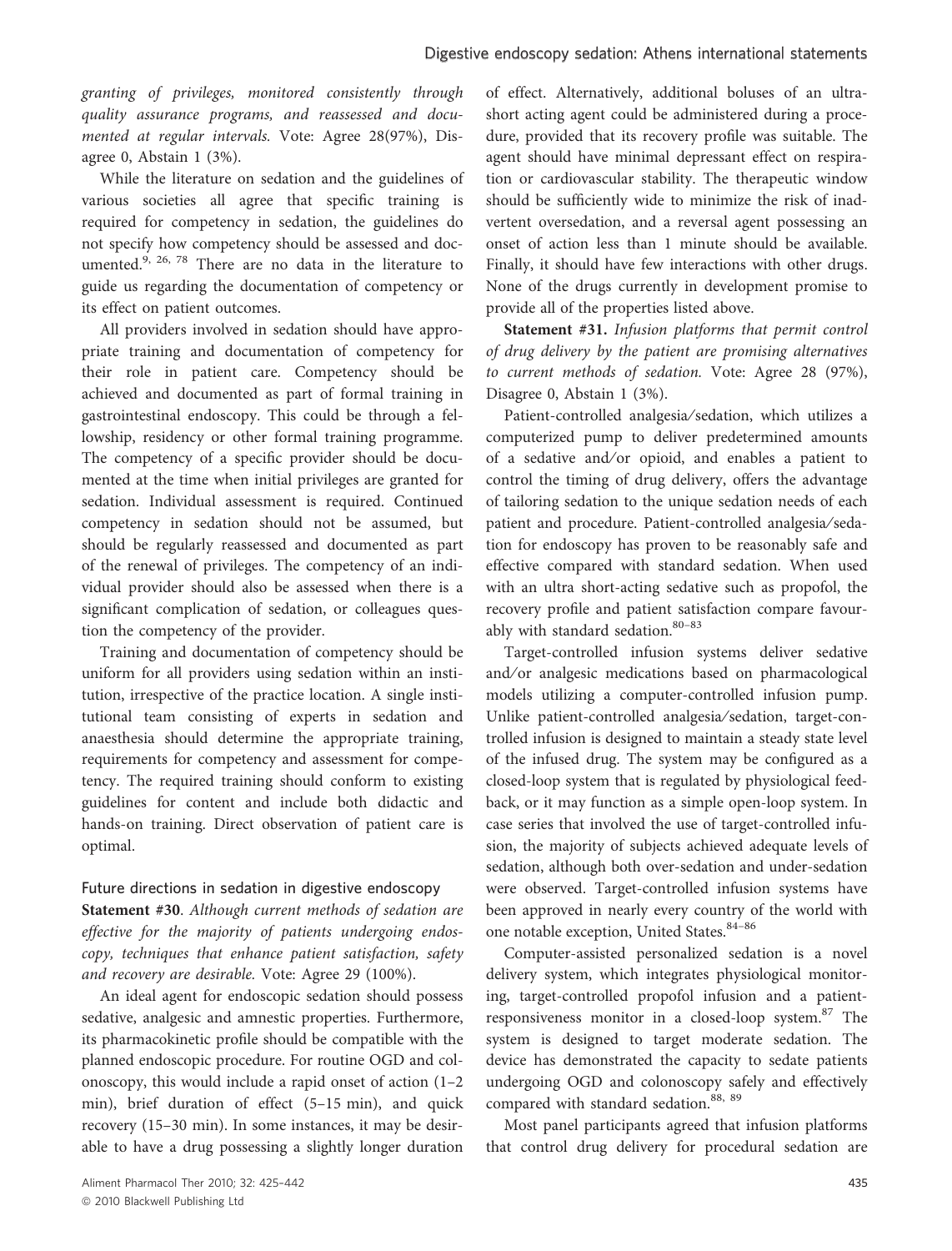Table 1 | Comparison of the OMED/HSG/ESGE statements with other published guidelines UK, British Society of Gastroenterology (BSG) guidelines 2003; Spain, Spanish Society of Gastrointestinal Endoscopy (SEED) guidelines 2006; Austria, Austrian Society of Gastroenterology and Hepatology (ÖGGH) 2007; Germany, German Society for Digestive and Metabolic Diseases (DGVS) S3 guideline 2008; US, American Gastroenterological Association (AGA) guideline 2007

|     |                                                                                                                                                                                                              | Agreement with published national guidelines |       |         |         |          |
|-----|--------------------------------------------------------------------------------------------------------------------------------------------------------------------------------------------------------------|----------------------------------------------|-------|---------|---------|----------|
|     | OMED/HSG/ESGE statements                                                                                                                                                                                     | <b>UK</b>                                    | Spain | Austria | Germany | US (AGA) |
| 1.  | Local anaesthetic spray is helpful when<br>performing OGD, but carries a small<br>risk of anaphylaxis and may predispose<br>to aspiration                                                                    | V                                            |       |         |         |          |
| 2.  | Unsedated OGD and colonoscopy are<br>feasible in selected patients, but this<br>requires commitment on the part of<br>both the patient and the provider                                                      |                                              |       |         |         |          |
| 3.  | Patients undergoing OGD or<br>colonoscopy should be offered the<br>choice of sedation or no sedation                                                                                                         |                                              |       |         |         |          |
| 4.  | Sedation $\pm$ analgesia is the standard of<br>care during diagnostic and therapeutic<br>endoscopic gastrointestinal procedures<br>in many areas of the world                                                |                                              |       |         |         |          |
| 5.  | Consultation with an anaesthesiologist<br>should be determined by both the<br>status of the patient and the expected<br>complexity of the procedure                                                          | ✔                                            |       |         |         | V        |
| 6.  | Sedation may improve the quality of an<br>endoscopic examination                                                                                                                                             | V                                            | ✓     | ✓       | V       | ✓        |
| 7.  | Understanding the concepts of the<br>continuum of sedation and patient<br>rescue are important for safe sedation<br>practices                                                                                |                                              |       |         |         |          |
| 8.  | Pre-procedure evaluation has been<br>shown to reduce the rate of<br>sedation-related adverse events; it<br>must be performed prior to any<br>endoscopic procedure intended to<br>be performed under sedation |                                              |       |         |         |          |
| 9.  | Informed consent is a process that must<br>take place between physician and<br>patient, prior to the procedure, and<br>should include discussion of pertinent<br>risks, benefits and alternatives            |                                              |       |         |         |          |
| 10. | Most ASA I, II and III patients can be<br>safely sedated for endoscopy by<br>a trained endoscopist/nurse team                                                                                                | ✓                                            |       |         | ✔       |          |
| 11. | Communication between the<br>endoscopist and the provider of<br>anaesthesia must take place prior<br>to and during procedures that<br>involve the provider of anaesthesia                                    |                                              |       |         |         |          |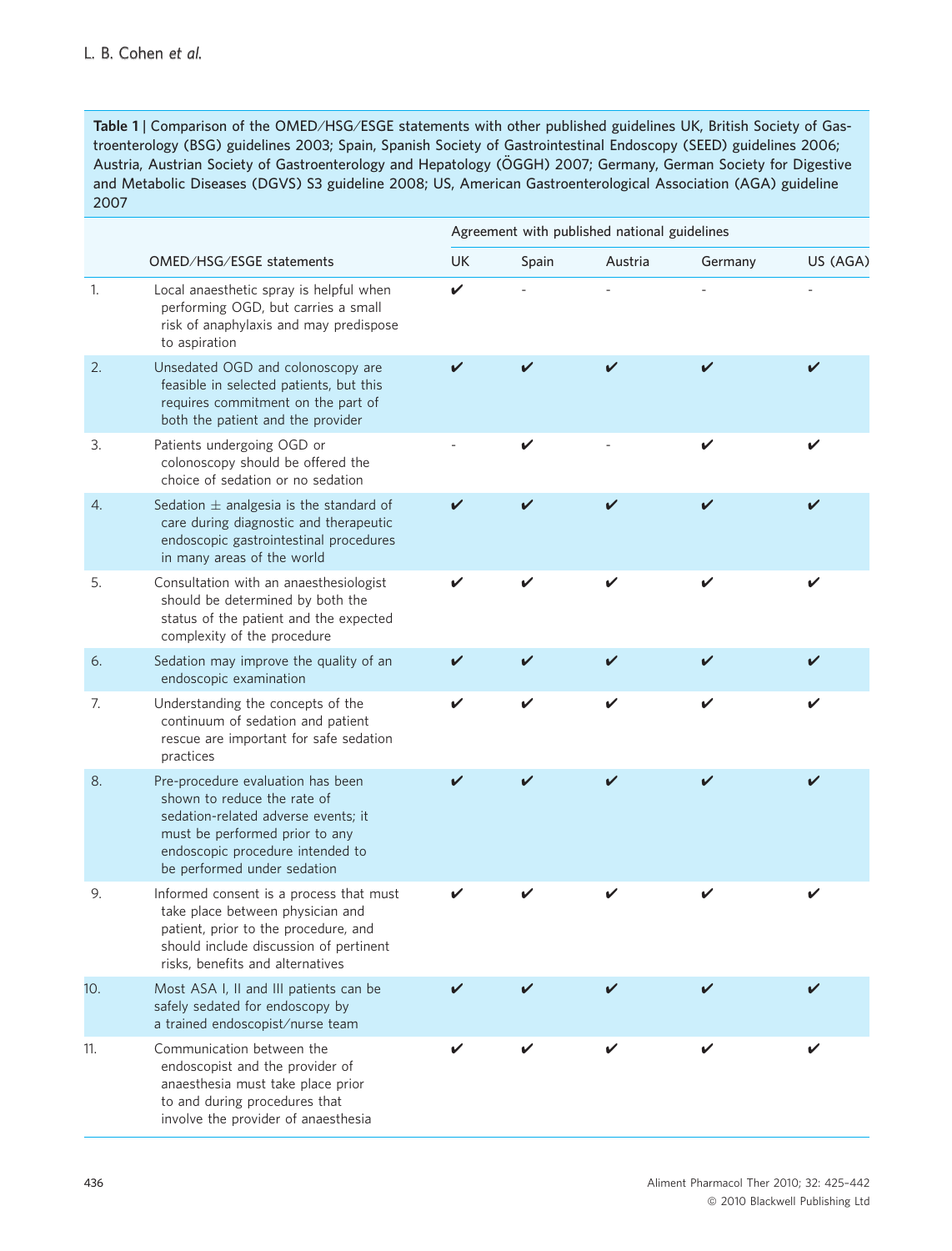|     | Table 1   (Continued)                                                                                                                                                                                                                                             |                                              |       |         |         |          |
|-----|-------------------------------------------------------------------------------------------------------------------------------------------------------------------------------------------------------------------------------------------------------------------|----------------------------------------------|-------|---------|---------|----------|
|     |                                                                                                                                                                                                                                                                   | Agreement with published national guidelines |       |         |         |          |
|     | OMED/HSG/ESGE statements                                                                                                                                                                                                                                          | <b>UK</b>                                    | Spain | Austria | Germany | US (AGA) |
| 12. | The guidelines for pre-operative fasting<br>proposed by the American Society for<br>Anaesthesiology (ASA) are appropriate<br>for patients undergoing endoscopy                                                                                                    |                                              |       |         |         |          |
| 13. | Sedatives and analgesics must be<br>titrated based on the condition of the<br>patient, information from monitoring<br>equipment and needs of the procedure                                                                                                        | ✔                                            |       | ✓       |         |          |
| 14. | Monitoring of the patient's heart rate,<br>arterial oxygen saturation, and blood<br>pressure must be performed in patients<br>receiving sedation                                                                                                                  |                                              |       | ✓       |         |          |
| 15. | Monitoring of the patient's level of<br>consciousness throughout an<br>examination is useful in assessing the<br>level of sedation and may improve<br>patient outcome                                                                                             |                                              |       |         |         |          |
| 16. | Administration of supplemental oxygen<br>is recommended, but may mask early<br>recognition and treatment of ventilatory<br>depression                                                                                                                             |                                              |       |         | ✔       | ✓        |
| 17. | Capnography is a more precise measure<br>of ventilation than observation of the<br>patient's chest wall; its use during<br>endoscopy requires further evaluation                                                                                                  |                                              |       |         |         |          |
| 18. | Electrocardiographic monitoring must be<br>considered when sedating patients with<br>a history of clinically significant cardiac<br>disease                                                                                                                       |                                              |       |         | ✔       |          |
| 19. | During sedation, in addition to the<br>endoscopist, at least one qualified<br>individual must be assigned to monitor<br>the patient. This person can perform<br>brief, interruptible tasks without leaving<br>the room                                            |                                              |       |         | ✓       | ✓        |
| 20. | Patients receiving sedation must be<br>monitored during recovery                                                                                                                                                                                                  | ✓                                            | ✓     | ✓       | ✓       | V        |
| 21. | Benzodiazepine and opioid antagonists<br>have not been demonstrated to<br>produce meaningful savings in recovery<br>time following sedation with standard<br>agents; their use is indicated when<br>urgent reversal of an opioid or<br>benzodiazepine is required |                                              |       |         | ✔       |          |
| 22. | Each endoscopy facility must be<br>properly equipped to handle<br>sedation-related emergencies where<br>sedation is administered                                                                                                                                  |                                              | ✓     | ✓       | ✓       | ✓        |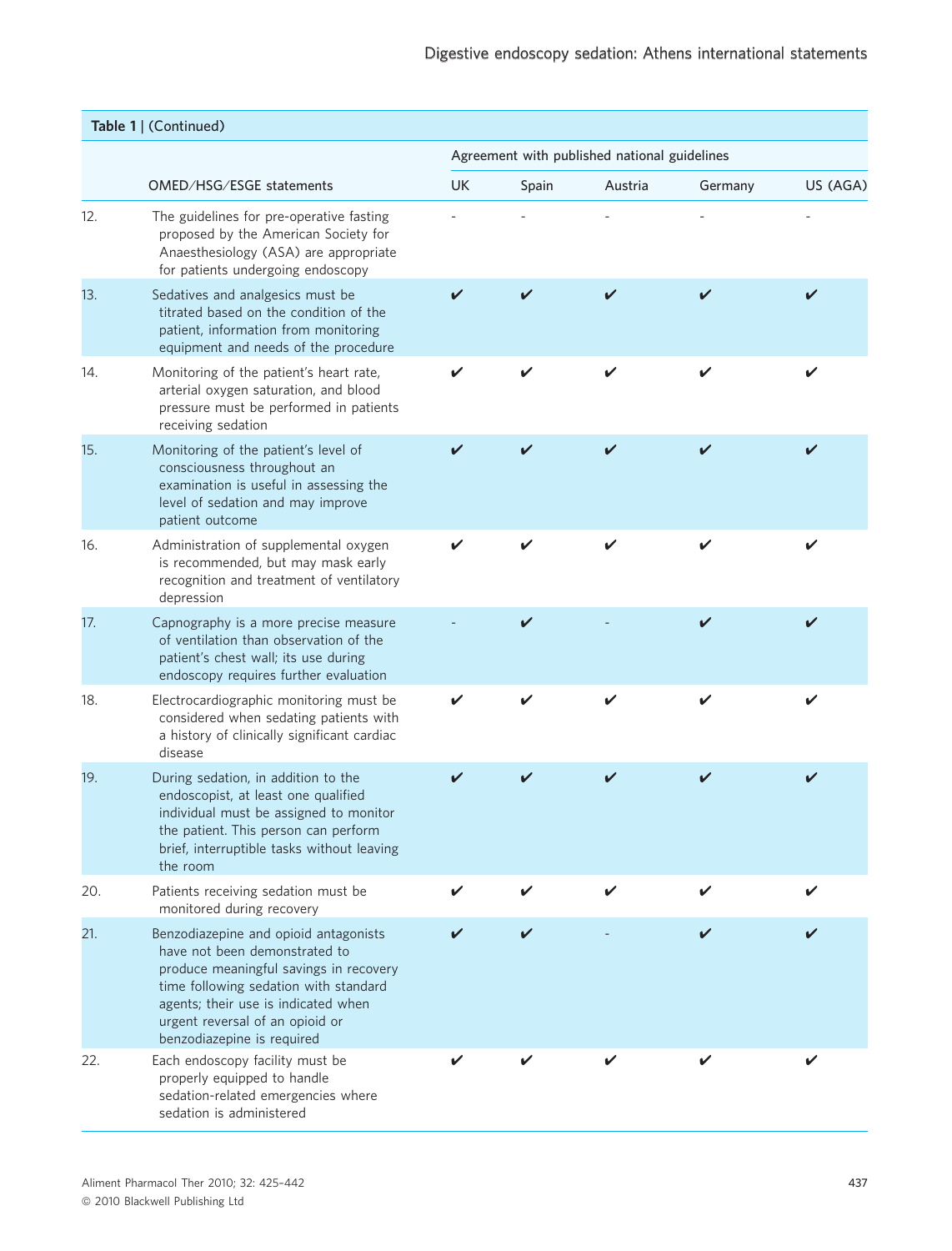| Table 1   (Continued) |                                                                                                                                                                                                                                                                                                                      |                                              |       |         |         |          |  |
|-----------------------|----------------------------------------------------------------------------------------------------------------------------------------------------------------------------------------------------------------------------------------------------------------------------------------------------------------------|----------------------------------------------|-------|---------|---------|----------|--|
|                       |                                                                                                                                                                                                                                                                                                                      | Agreement with published national guidelines |       |         |         |          |  |
|                       | OMED/HSG/ESGE statements                                                                                                                                                                                                                                                                                             | <b>UK</b>                                    | Spain | Austria | Germany | US (AGA) |  |
| 23.                   | Gastroenterologists and nurses with<br>appropriate training for propofol<br>sedation during endoscopic procedures<br>may administer propofol safely and<br>effectively                                                                                                                                               | $\times$                                     |       | ✔       | ✓       | ✓        |  |
| 24.                   | Recovery time and discharge time are<br>shortened, and patient satisfaction after<br>endoscopy is improved with propofol<br>compared with sedation with a<br>benzodiazepine $\pm$ an opioid                                                                                                                          |                                              |       | V       | ✓       | ✓        |  |
| 25.                   | There is to date no demonstrated<br>difference in endoscopic safety or<br>efficacy with propofol sedation<br>compared with sedation with a<br>benzodiazepine $\pm$ an opioid                                                                                                                                         |                                              |       | ✓       | ✓       | ✔        |  |
| 26.                   | The presence of an anaesthesia provider<br>for sedation of low-risk individuals<br>(ASA 1 or 2) undergoing routine<br>endoscopy has not been demonstrated<br>to improve endoscopic outcomes                                                                                                                          |                                              |       | V       |         | ✓        |  |
| 27.                   | A training programme designed for<br>individuals planning to administer<br>sedation should incorporate didactic<br>teaching, supervised patient care and<br>simulation experience for critical skill<br>training and assessment. An<br>anaesthesiologist should participate in<br>programme development and teaching |                                              |       | ✓       | ✓       |          |  |
| 28.                   | Airway skill competency for practitioners<br>using sedation must include (at a<br>minimum) basic airway manoeuvres,<br>placement of oro- or nasopharyngeal<br>airway, bag-mask ventilation and<br>laryngeal-mask airway placement                                                                                    |                                              |       | ✓       | ✓       |          |  |
| 29.                   | All physicians and nurses performing<br>sedation must possess the skills<br>necessary to rescue the patient from<br>cardiopulmonary distress                                                                                                                                                                         |                                              |       |         |         |          |  |
| 30.                   | Competency for sedation should be<br>formally assessed and documented at<br>the time of initial granting of privileges,<br>monitored consistently through quality<br>assurance programmes, and reassessed<br>and documented at regular intervals                                                                     | ✓                                            |       |         | ✔       |          |  |
| 31.                   | Although current methods of sedation<br>are effective for the majority of<br>patients undergoing endoscopy,<br>techniques that enhance patient<br>satisfaction, safety and recovery<br>are desirable                                                                                                                 |                                              |       |         |         |          |  |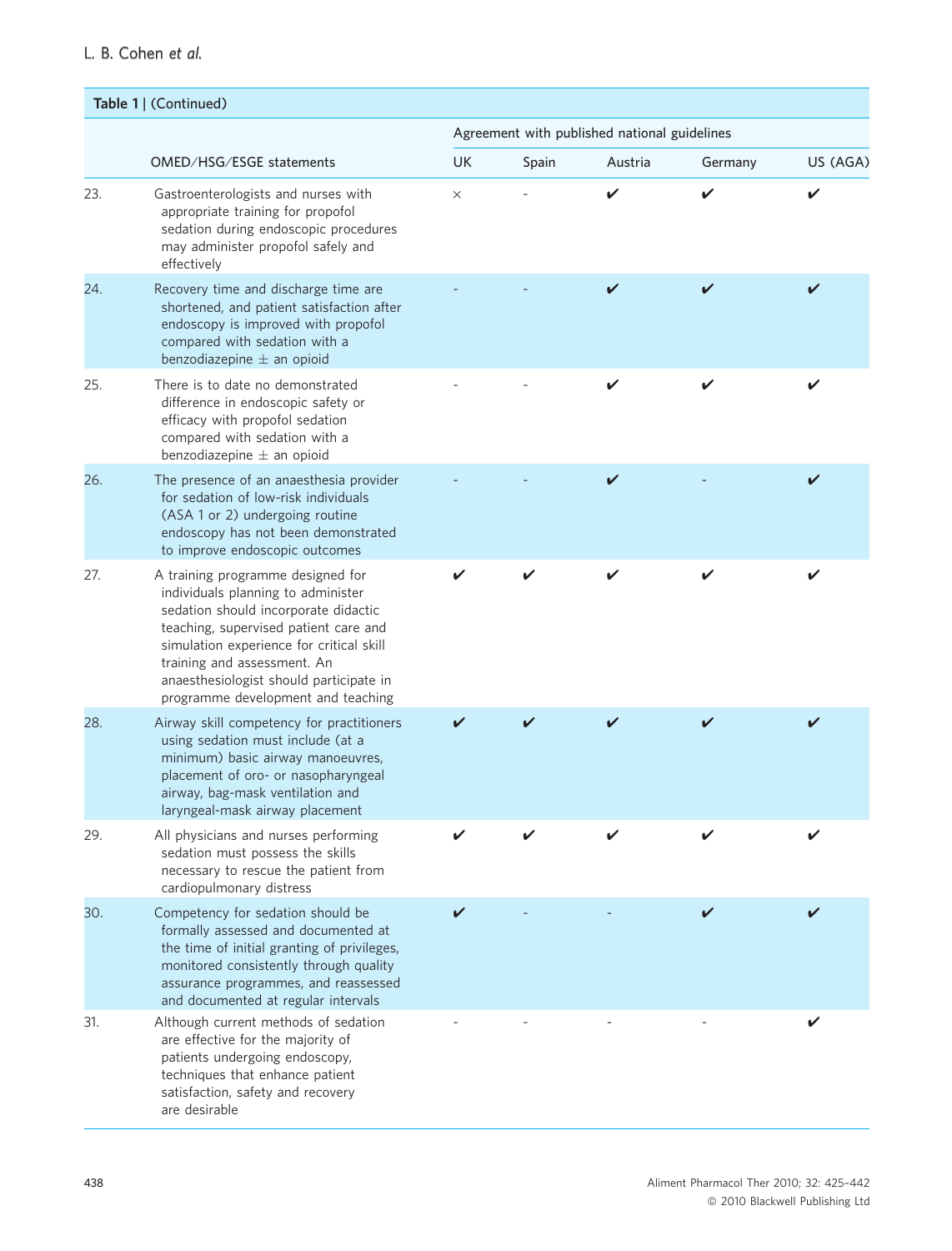| Table 1   (Continued) |                                                                                                                                           |     |                                              |         |         |          |  |  |
|-----------------------|-------------------------------------------------------------------------------------------------------------------------------------------|-----|----------------------------------------------|---------|---------|----------|--|--|
|                       |                                                                                                                                           |     | Agreement with published national guidelines |         |         |          |  |  |
|                       | OMED/HSG/ESGE statements                                                                                                                  | UK. | Spain                                        | Austria | Germany | US (AGA) |  |  |
| 32.                   | Infusion platforms that permit control of<br>drug delivery by the patient are<br>promising alternatives to current<br>methods of sedation |     |                                              |         |         |          |  |  |
| 33.                   | New methods of sedation should be<br>cost-effective when compared with<br>existing sedation modalities                                    |     |                                              |         |         |          |  |  |
|                       | $\checkmark$ , concordance of OMED/HSG/ESGE statement and National guideline.                                                             |     |                                              |         |         |          |  |  |
|                       | -, no specific guidance given in National guideline.                                                                                      |     |                                              |         |         |          |  |  |

promising alternatives to standard sedation. Not all patients or procedure types may be well-suited for use of a drug infusion system.

Statement #32. New methods of sedation should be costeffective when compared to existing sedation modalities. Voting: Agree 27 (93%), Disagree 1 (3%), Abstain 1 (3%).

Standard methods of sedation using a benzodiazepine and an opioid are satisfactory for the majority of patients and practitioners. Nevertheless, the availability of propofol, a short-acting sedative agent, has demonstrated convincingly that it is possible to improve patient satisfaction for endoscopic procedures while, at the same time, increasing throughput in the endoscopy unit due to faster induction and recovery times.

In the future, the challenge will be to develop a drug or delivery system that provides the endoscopist with the capability of providing sedation safely, effectively and in a cost-effective manner. While increased volume may help defray some of the added costs of newer sedation methods, it is unlikely that the additional revenue and/or reduced overhead would be sufficient to offset an important difference in cost between standard sedation techniques and newer methods. In some areas of the world, the added financial burden of sedation is already more than many endoscopy units are able to manage. Consequently, it is important that new methods of sedation be cost-effective when compared with existing sedation modalities.

# COMPARISON OF THE OMED⁄HSG⁄ ESGE POSITION STATEMENTS WITH NATIONAL GUIDELINES AND PRACTICE STANDARDS

The Athens position statements were compared with five national guidelines or practice standards: British Society of Gastroenterology (BSG) guidelines 2003<sup>1</sup>, the Spanish

Society of Gastrointestinal Endoscopy (SEED) guidelines 2006<sup>2</sup>, the Austrian Society of Gastroenterology and Hepatology (ÖGGH) 2007<sup>3</sup>, the German Society for Digestive and Metabolic Diseases (DGVS) S3 guideline 20084 and the American Gastroenterological Association (AGA) guideline 2007<sup>5</sup> . Table 1 provides a summary comparison of these national guidelines, practice standards with the Athens statements. A consensus of opinion exists among the various professional societies regarding most issues.

## **CONCLUSIONS**

Despite socio-cultural, economic and medicolegal differences that exist between countries throughout the world, a broad consensus of opinion was achieved among international experts with respect to many key principles and practices of sedation for digestive endoscopy. The following statements represent core concepts that the panel wished to highlight:

(i) Sedation improves patient tolerance and compliance for GI endoscopy and may also improve the quality of an endoscopic examination.

(ii) The process of informed consent should take place between the patient and the endoscopist before every endoscopic procedure.

(iii) Whenever possible, patients undergoing endoscopy should be offered the option of having the procedure either with or without sedation.

(iv) Monitoring of vital signs as well as the levels of consciousness and pain/discomfort should be performed on all patients undergoing endoscopy.

(v) Endoscopists and nurses with appropriate training can safely and effectively administer propofol to low-risk patients undergoing endoscopic procedures.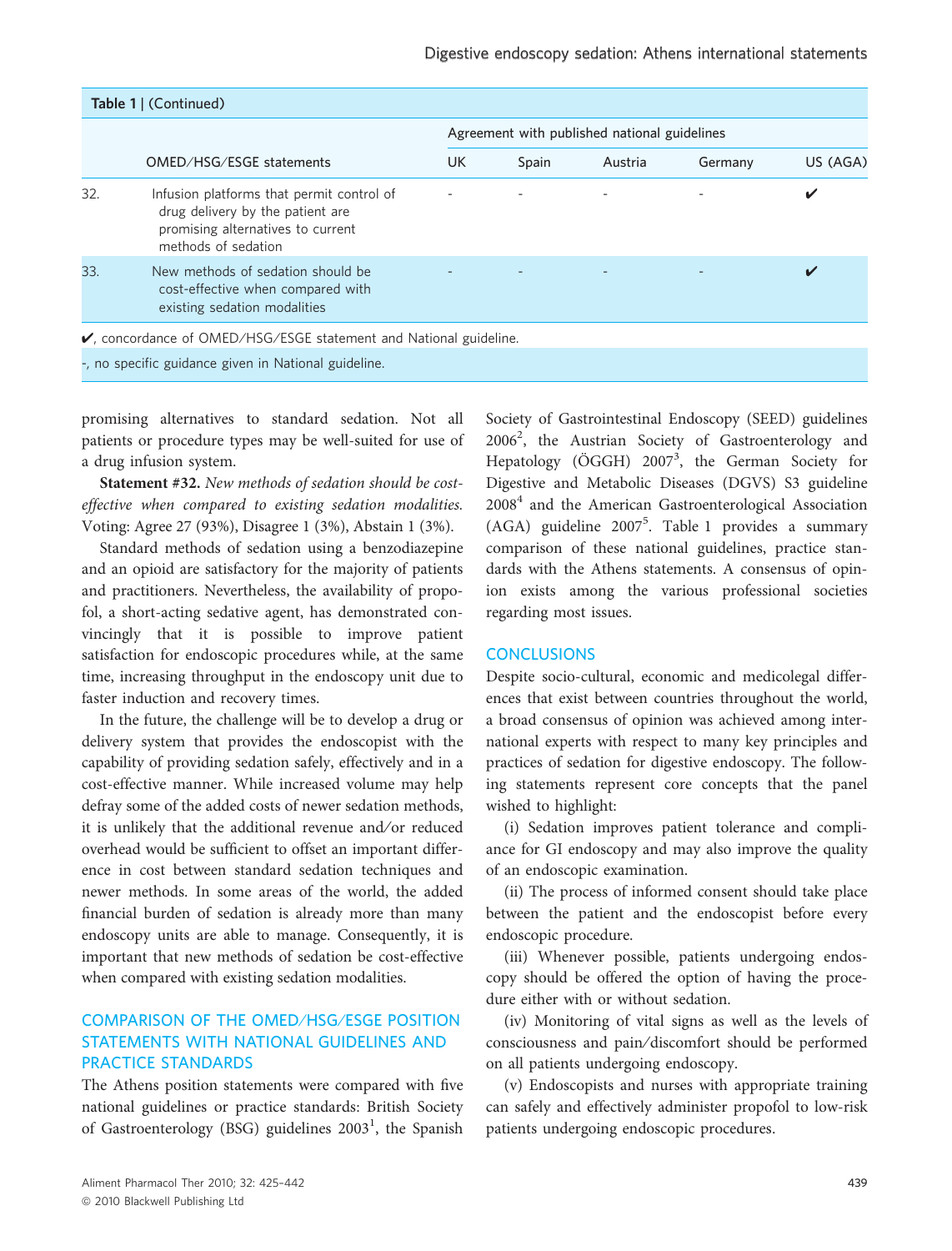(vi) The comparative effectiveness of a benzodiazepine/opioid combination vs. propofol with respect to the efficacy and safety of upper endoscopy and colonoscopy should be studied prospectively.

## ACKNOWLEDGEMENTS

Declaration of personal interests: The authors wish to acknowledge Ruth Bucksch and Hiliary Hamilton-Gibbs for their help in facilitating the meeting and preparation of the manuscript. L. Cohen is a consultant for Eisai Ltd and Ethicon Endo-Surgery (ending December 31, 2009). J.Vargo is a consultant for Ethicon Endo-Surgery. W. Mauer has received honoraria from Eisai Ltd and Ethicon Endo-Surgery. The remaining authors have no competing interests to declare. Declaration of funding interests: The consensus conference was funded by The World Organization of Digestive Endoscopy (OMED), The Hellenic Society of Gastroenterology (HSG), The United European Gastroenterology Federation and The European Society of Gastrointestinal Endoscopy (ESGE).

## **REFERENCES**

- 1. Campo R, Brullet E, Montserrat A, et al. Topical pharyngeal anaesthesia improves tolerance of upper gastrointestinal endoscopy: a randomized double blind study. Endoscopy 1995; 27: 659–64.
- 2. Hedenbro JL, Ekelund M, Jannon O, et al. A randomized double blind placebo-controlled study to evaluate topical anaesthesia of the pharynx in upper gastrointestinal endoscopy. Endoscopy 1992; 24: 585–7.
- 3. Jameson JS, Kapadia SA, Polson RJ, et al. Is oropharyngeal anaesthesia with topical lignocaine useful in upper gastrointestinal endoscopy? Aliment Pharmacol Ther 1992; 6: 739–44.
- 4. Evans LT, Saberi S, Kim HM, Elta GH, Schoenfeld P. Pharyngeal anesthesia during sedated EGDs: is ''the spray'' beneficial? A meta-analysis and systematic review Gastrointest Endosc 2006; 63: 761–6.
- 5. Covino B, Vassallo HG. Local Anesthetics. Mechanism of Action and Clinical use. New York: Grune and Stratton, 1979.
- 6. Quine MA, Bell GD, McCloy RF, Charlton JE, Devlin HB, Hopkins A. Prospective audit of upper gastrointestinal endoscopy in two regions of England: safety, staffing, and sedation methods. Gut 1995; 36: 462–7.
- 7. Prout BJ, Metrewell C. Pulmonary aspiration after fibre-endoscopy of the upper gastrointestinal tract. Brit Med J 1972; 36: 462–71.
- 8. Bell GD. Preparation, premedication, and surveillance. Endoscopy 2004; 36: 23–31.
- 9. Cohen LB, DeLegge M, Kochman M, et al. AGA Institute Review on Endoscopic Sedation. Gastroenterology 2007; 133: 675–701.
- 10. Lazzaroni M, Porro GB. Preparation, premedication, and surveillance. Endoscopy 2005; 37: 101–9.
- 11. Abraham N, Barkun A, Larocque M, et al. Predicting which patients can undergo upper endoscopy comfortably without conscious sedation. Gastrointest Endosc 2002; 56: 180–9.
- 12. Rex DK, Imperiale TF, Portish V. Patients willing to try colonoscopy without sedation: associated clinical factors and results of a randomized controlled trial. Gastrointest Endosc 1999; 49: 554– 9.
- 13. Petrini J, Egan JV, Hanh WV. Unsedated colonoscopy: patient characteristics and satisfaction in a community-based endoscopy unit. Gastrointest Endosc 2009; 69: 567–72.
- 14. Ladas SD, Aabakken L, Rey JF, et al. Use of sedation for routine diagnostic upper gastrointestinal endoscopy: a european society of gastrointestinal endoscopy survey of national endoscopy society members. Digestion 2006; 74: 69–77.
- 15. Cohen LB, Wecsler JS, Gaetano JN, et al. Endoscopic sedation in the United States: results from a nationwide survey. Am J Gastroenterol 2006; 101: 967–74.
- 16. Hoff GS, Bretthauer M, Huppertz-Hauss G, et al. The Norwegian Gastronet project: continuous quality improvement of colonoscopy in 14 Norwegian centres. Scand J Gastroenterol 2006; 41: 481–7.
- 17. Harris JK, Vader JP, Wietlisbach V, et al. Variations in colonoscopy practice in Europe: a multicentre descriptive study (EPAGE). Scand J Gastroenterol 2007; 42: 126–34.
- 18. Zuckerman MJ, Shen B, Harrison M, et al. Informed consent for GI endoscopy. Gastrointest Endosc 2007; 66: 213– 8.
- 19. Stanciu C, Novis B, Ladas SD, et al. Recommendations of the ESGE workshop on informed consent for digestive endoscopy. First European Symposium on Ethics in Gastroenterology and Digestive

Endoscopy, Kos, Greece, June 2003. Endoscopy 2003; 35: 772–4.

- 20. Ladas SD. Factors predicting the possibility of conducting colonoscopy without sedation. Endoscopy 2000; 32: 688–92.
- 21. Leung FW, Mann S, Salera R, et al. Options for screening colonoscopy without sedation: sequel to a pilot study in U.S. veterans. Gastrointest Endosc 2008; 67: 712–7.
- 22. Baudet JS, Borque P, Borja E, et al. Use of sedation in gastrointestinal endoscopy: a nationwide survey in Spain. Gastroenterol Hepatol 2009; 21: 882–8.
- 23. Heuss LT, Froehlich F, Beglinger C. Changing patterns of sedation and monitoring practice during endoscopy: results of a nationwide survey in Switzerland. Endoscopy 2005; 37: 161–6.
- 24. Paspatis GA, Manolaraki MM, Tribonias G, et al. Endoscopic sedation in greece: results from a nationwide survey for the hellenic foundation of gastroenterology and nutrition. Digestive and Liver Dis 2009; 41: 807–11.
- 25. Radaelli F, Meucci G, Sgroi G, Minoli G. Technical performance of colonoscopy: the key role of sedation/analgesia and other quality indicators. Am J Gastroenterol 2008; 103: 1122–30.
- 26. Riphaus A, Wehrmann T, Weber B, et al. S3 Guideline: sedation for gastrointestinal endoscopy 2008. Endoscopy 2009; 41: 787–815.
- 27. Conigliaro R, Rossi A. Implementation of sedation guidelines in clinical practice in Italy: results of a prospective longitudinal multicenter study. Endoscopy 2006; 38: 1137–43.
- 28. Crispin A, Birkner B, Munte A, Nusko G, Mansmann U. Process quality and incidence of acute complications in a series of more than 230,000 outpatient colonoscopies. Endoscopy 2009; 41: 1018–25.
- 29. Vargo JJ, Cohen LB, Rex DK, Kwo PY. Position Statement: nonanesthesiologist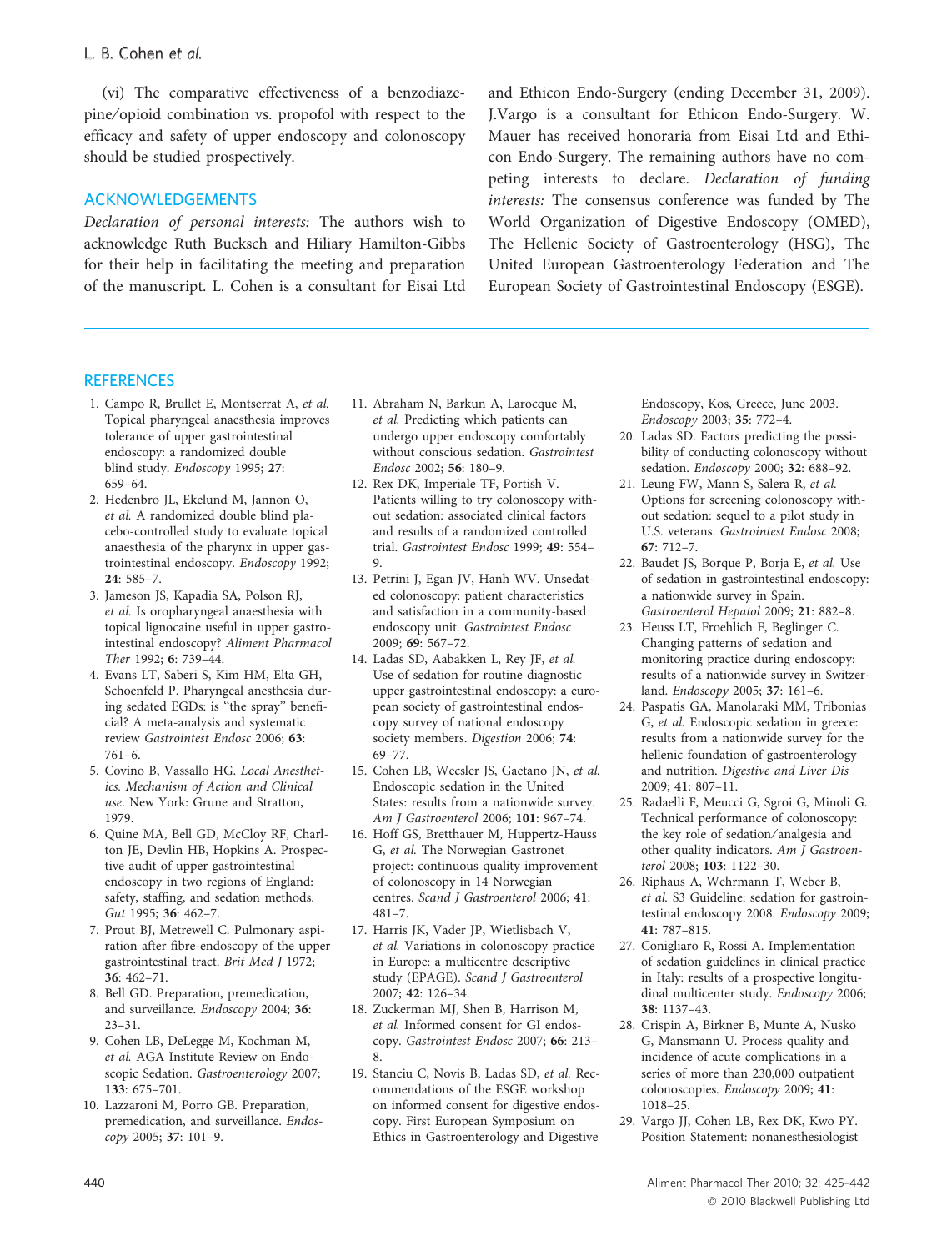administration of propofol for GI endoscopy. Am J Gastroenterol 2009; 104: 2886–92.

- 30. Gross JB, Bailey PL, Connis RT, et al. Practice guidelines for sedation and analgesia by non-anesthesiologists. Anesthesiology 2002; 96: 1004–17.
- 31. Faigel D, Pike IM, Baron JH, et al. Quality indicators for gastrointestinal endoscopic procedures: an introduction. Gastrointest Endosc 2006; 63: S3–9.
- 32. Lichtenstein D, Jagannath S, Baron TH, et al. Sedation and anesthesia in GI endoscopy. Gastrointest Endosc 2008; 68: 815–26.
- 33. Bolam v Friern Hospital Management Committee. 1 WLR 582 QBD 1957.
- 34. Chester v Afshar. 1AC 134 1999.
- 35. Pearce v United Bristol Hospitals NHS Trust. ECC 167 CA 1999.
- 36. Sharma VK, Nguyen CC, Crowell MD, Lieberman DA, De Garmo P, Fleischer DE. A national study of cardiopulmonary unplanned events after GI endoscopy. Gastrointest Endosc 2007; 66: 27–34.
- 37. Vargo JJ, Holub J, Faigel D, Lieberman DA, Eisen G. Risk factors for cardiopulmonary events during propofol-mediated upper endoscopy and colonoscopy. Aliment Pharmacol Ther 2006; 24: 955–63.
- 38. Rex DK, Deenadayalu VP, Eid E, et al. Endoscopist-directed administration of propofol: a worldwide safety experience. Gastroenterology 2009; 137: 1229–37.
- 39. Lopez Roses L, the protocol subcommittee of the Spanish society of gastrointestinal endoscopy. Sedation ⁄ analgesia guidelines for endoscopy. Rev Esp Enferm Dig 2006; 98: 685–92.
- 40. Schreiber F. Austrian society of gastroenterology and hepatology - Guidelines on sedation and monitoring during gastrointestinal endoscopy. Endoscopy 2007; 39: 259–62.
- 41. Teague R. BSG guideline on safety and sedation during endoscopic procedures. Available at: http://www. bsg org uk/ clinical-guidelines 2009 (accessed December 2009).
- 42. Knape JTA, Adriaensen H, van Aken H, et al. Guidelines for sedation and ⁄ or analgesia by non-anaesthesiology doctors. Eur J Anaesthesiol 2007; 24: 563–7.
- 43. Goulson DT, Fragneto RY. Anesthesia for gastrointestinal endoscopic procedures. Anesthesiology Clin 2009; 27: 71– 85.
- 44. Hausman LM, Reich DL. Providing safe sedation ⁄ analgesia: an anesthesiologist's perspective. Gastrointest Endosc Clin N Am 2008; 18: 707–16.
- 45. Lienhardt A, Aurov Y, Pequignot F, et al. Survey of Anesthesia-related mortality in France. Anesthesiology 2006; 105: 1087–97.
- 46. Phillips S, Hutchinson S, Davidson T. Preoperative drinking does not affect

gastric contents. Br J Anaesth 1993; 70: 6–9.

- 47. Warner MA, Caplan RA, Epstein BS, et al. Practice guidelines for preoperative fasting and the use of pharmacologic agents to reduce the risk of pulmonary aspiration: application to healthy patients undergoing elective procedures: a report by the American Society of Anesthesiologist Task Force on Preoperative Fasting. Anesthesiology 1999; 90: 896–905.
- 48. Wood M. Variability of human drug response. Anesthesiology 1989; 71: 631– 4.
- 49. Egan TD, Huizinga B, Gupta SK, et al. Remifentanil pharmacokinetics in obese versus lean patients. Anesthesiology 1998; 89: 562–73.
- 50. Kern SE, Xie G, White JL, Egan TD. A response surface analysis of propofolremifentanil pharmacodynamic interaction in volunteers. Anesthesiology 2004; 100: 1373–81.
- 51. Bailey PL, Pace NL, Ashburn MA, Moll JW, East KA, Stanley TH. Frequent hypoxemia and apnea after sedation with midazolam and fentanyl. Anesthesiology 1990; 73: 826–30.
- 52. Ramsay M, Savege T, Simpson B. Controlled sedation with alphaxalone-alphadolone. BMJ 1974; ii: 656–9.
- 53. Ely EW, Truman B, Shintani A, et al. Monitoring sedation status over time in ICU patients: reliability and validity of the Richmond Agitation-Sedation Scale (RASS). JAMA 2003; 289: 2983–91.
- 54. Chernik DA, Gillings D, Laine H, et al. Validity and reliability of the Observer's Assessment of Alertness⁄ Sedation Scale: study with intravenous midazolam. J Clin Psychopharmacol 1990; 10: 244–51.
- 55. Lightdale JR, Goldmann DA, Feldman HA, Newburg AR, DiNardo JA, Fox VL. Microstream capnography improves patient monitoring during moderate sedation: a randomized, controlled trial. Pediatrics 2006; 117: e1170–8.
- 56. Qadeer MA, Vargo JJ, Dumot JA, et al. Capnographic monitoring of respiratory activity improves safety of sedation for endoscopic cholangiopancreatography and ultrasonography. Gastroenterology 2009; 136: 1576.
- 57. Kulling D, Rothenbuhler R, Inauen W. Safety of nonanesthetist sedation with propofol for outpatient colonoscopy and esophagogastroduodenoscopy. Endoscopy 2003; 35: 679–82.
- 58. Koniaris LG, Wilson S, Drugas G, Simmons W. Capnographic monitoring of ventilatory status during moderate (conscious) sedation. Surg Endosc 2003; 17: 1261–5.
- 59. Vargo JJ, Zuccaro G Jr, Dumot JA, Conwell DL, Morrow JB, Shay SS. Automated graphic assessment of respiratory

activity is superior to pulse oximetry and visual assessment for the detection of early respiratory depression during therapeutic upper endoscopy. Gastrointest Endosc 2002; 55: 826–31.

- 60. Chung F, Chan V, Ong D. A post anesthetic discharge scoring system for home readiness after ambulatory surgery. J Clin Anesth 1995; 7: 500–6.
- 61. Osterwalder JJ. Naloxone for intoxications with intravenous heroin and heroin mixtures - harmless or hazardless? A prospective clinical study J Toxicol Clin Toxicol 1996; 34: 409–16.
- 62. Dahan A, Aarts L, Smith TW. Incidence, reversal, and prevention of opioidinduced respiratory depression. Anesthesiology 2010; 112: 226–38.
- 63. Spinelli P, Pacilli P, Sicignano A. Clinical use of flumazenil (Ro 15-1788) after endoscopic procedures. Endoscopy 1988; 20: 86.
- 64. Andrews PJ, Wright DJ, Lamont MC. Flumazenil in the outpatient. A study following midazolam as sedation for upper gastrointestinal endoscopy. Anaesthesia 1990; 45: 445–8.
- 65. Bartelsman JF, Sars PR, Tytgat GN. Flumazenil used for reversal of midazolaminduced sedation in endoscopy outpatients. Gastrointest Endosc 1990; 36(3 Suppl): S9–12.
- 66. Lagasse RS. Anesthesia safety: model or myth? A review of the published literature and analysis of current original data Anesthesiology 2002; 97: 1609–17.
- 67. McQuaid KR, Laine L. A systematic review and meta-analysis of randomized, controlled trials of moderate sedation for routine endoscopic procedures. Gastrointest Endosc 2008; 67: 910–23.
- 68. Singh H, Poluha W, Cheung M, Choptain N, Baron KI, Taback SP. Propofol for sedation during colonoscopy. Cochrane Database Syst Rev. 2008; 4: CD006268.
- 69. Ulmer BJ, Hansen JJ, Overley CA, et al. Propofol versus midazolam/fentanyl for outpatient colonoscopy: administration by nurses supervised by endoscopists. Clin Gastroenterol Hepatol 2003; 1: 425–32.
- 70. Dewitt JM, McGreevy KA, Sherman S, et al. Nurse-administered propofol sedation compared with midazolam and meperidine for EUS: a prospective, randomized trial. Gastrointest Endosc 2008; 68: 499–509.
- 71. Van Natta ME, Rex DK. Propofol alone titrated to deep sedation versus propofol in combination with opioids and/or benzodiazepines and titrated to moderate sedation for colonoscopy. Am J Gastroenterol 2006; 101: 2209–17.
- 72. Qadeer MA, Vargo JJ, Khandwala F, Lopez R, Zuccaro G. Propofol versus traditional sedative agents for gastroin-